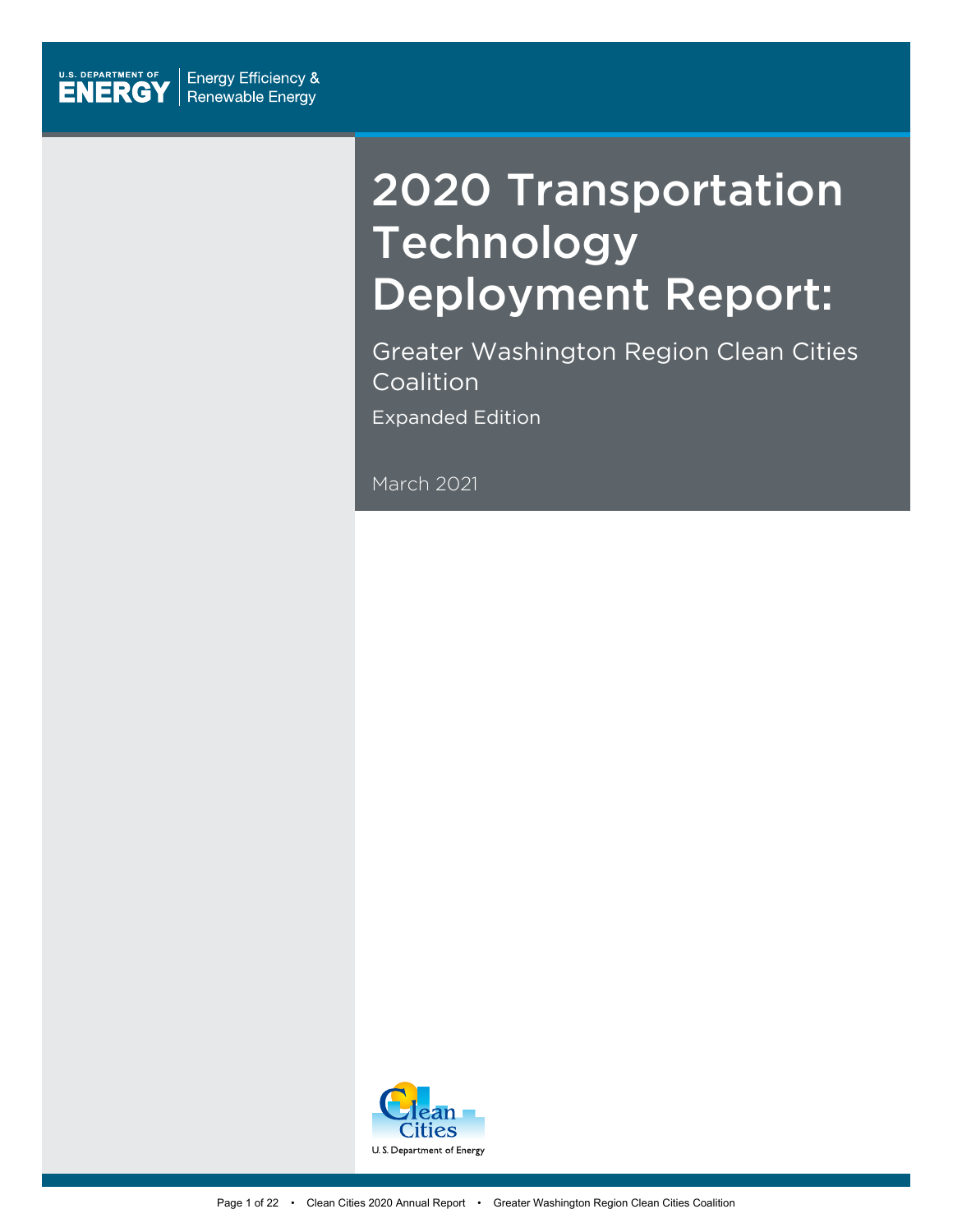The U.S. Department of Energy's (DOE) Clean Cities Coalition Network fosters the nation's economic, environmental, and energy security by working locally to advance affordable, domestic transportation fuels, energy efficient mobility systems, and other fuel-saving technologies and practices. A national network of more than 75 coalitions serve as the foundation of Clean Cities by working in communities across the country to implement alternative fuels, fuel-saving technologies and practices, and new mobility choices.

Every year, each Clean Cities coalition submits to DOE an annual report of its activities and accomplishments for the previous calendar year. Coalition coordinators, who lead the local coalitions, provide information and data via an online database managed by the National Renewable Energy Laboratory (NREL). The data characterize membership, funding, projects, and activities of the coalitions. The coordinators also submit data on the sales of alternative fuels, deployment of alternative fuel vehicles, idle-reduction initiatives, fuel economy activities, and efforts to reduce vehicle miles traveled. NREL and DOE analyze the data and translate them into energy use impact, greenhouse gas reduction, and other metrics to show progress supporting the Clean Cities mission for individual coalitions and the network as a whole. This report summarizes those impacts for .

To view aggregated data for all local coalitions in the network, visit [cleancities.energy.gov/accomplishments](https://cleancities.energy.gov/accomplishments/).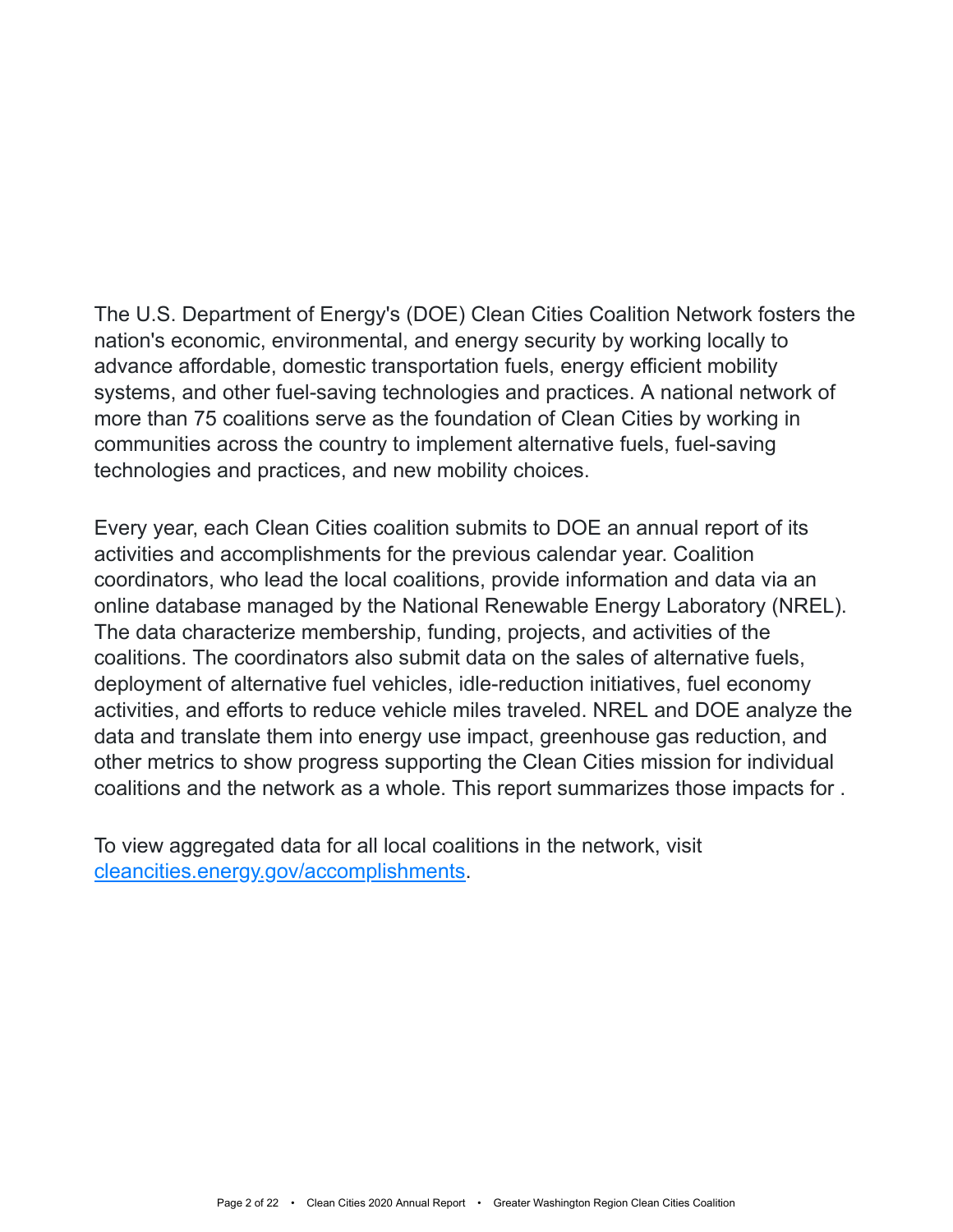### **2020 Gallons of Gasoline Equivalent Reduced**





#### **2020 Greenhouse Gas Emissions Reduced** 46,096 tons

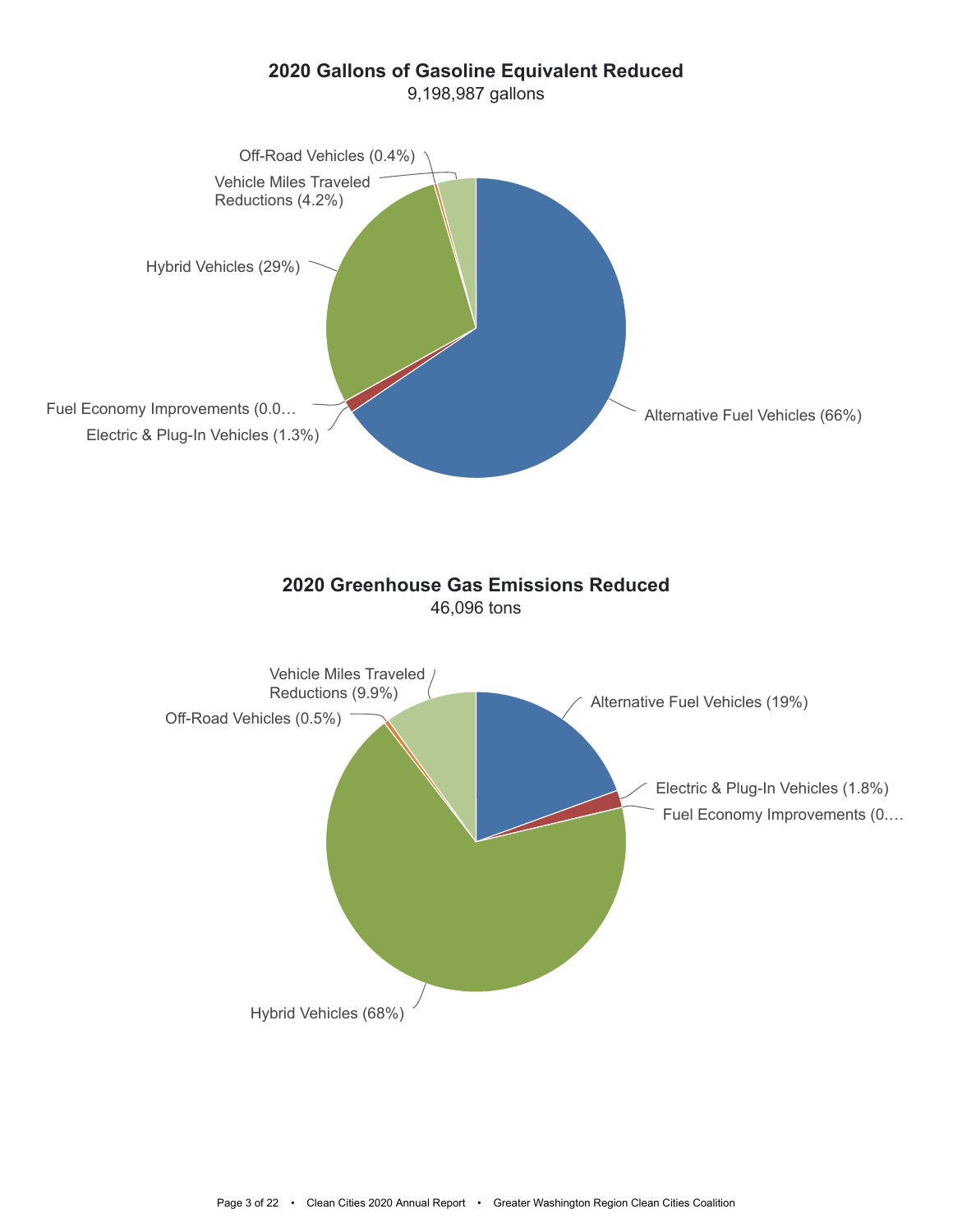



#### **Historical Greenhouse Gas Emissions Reduced**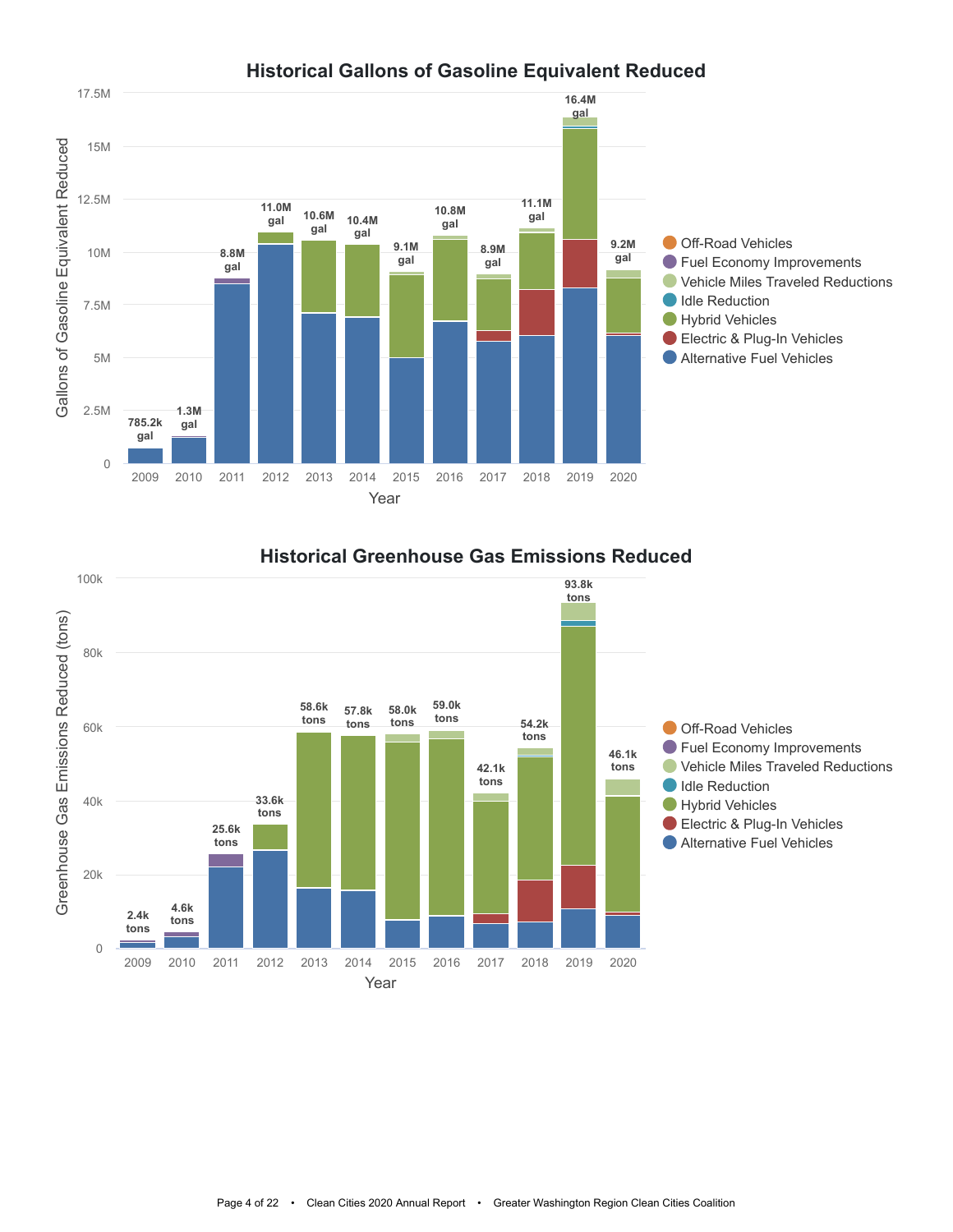### **2020 Gallons of Gasoline Equivalent Reduced by Fuel Type for Alternative Fuel Projects** 8,811,329 gallons



**2020 Greenhouse Gas Emissions Reduced by Fuel Type for Alternative Fuel Projects** 41,496 tons

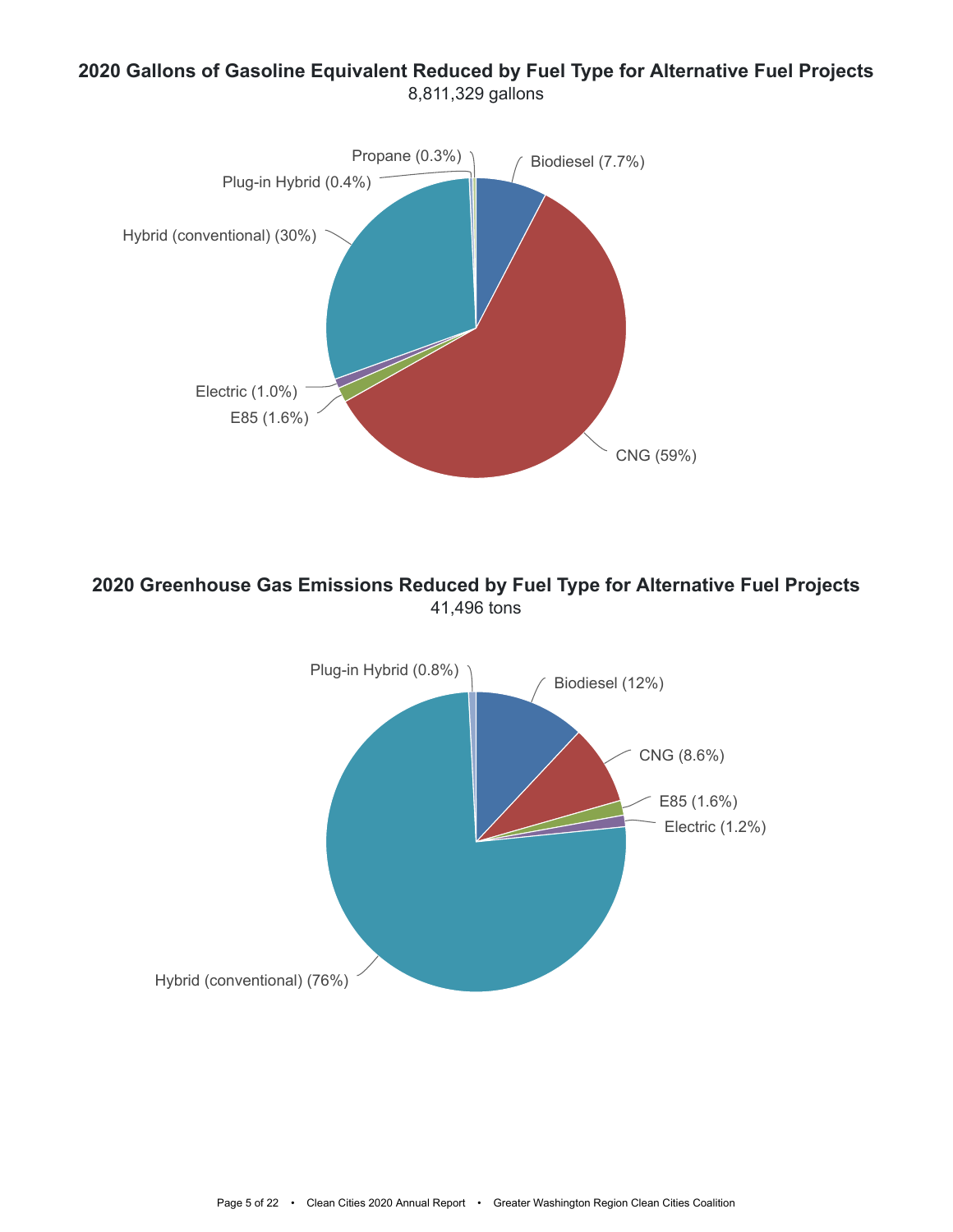#### **Criteria Pollutant Emissions Reduced**

Criteria pollutants are chemicals that have been linked to human health effects and therefore regulated in the Clean Air Act of 1970. Criteria pollutants include nitrogen oxides (NOx) and volatile organic compounds (VOC), both precursors to ozone pollution or smog. They also include particulate matter (PM) grouped into 10 and 2.5 micron sizes. The Clean Cities annual report calculates them using the same assumptions and default values as AFLEET 2016, with some adjustments to fit specific data inputs. They are quantified at vehicle tailpipes, as those are the emissions contributing to the regulated "ambient" air quality of a given city. Upstream emissions from electric power plants, refineries, and biofuel feedstock farms are not included in this summary since those operations typically do not take place in or near population centers where the vehicles are operated and health effects can be documented. When a specific pollutant surpasses a given threshold for a given area, the area is considered to be in "nonattainment" for that pollutant. Nonattainment areas for given pollutants can be viewed at [www.epa.gov/green-book](https://www.epa.gov/green-book). Carbon Monoxide benefits are not included since no Clean Cities coalitions are in nonattainment areas for CO. To learn more about what your emissions numbers mean, please take the Understanding Emissions or Emissions Compliance courses at [Clean Cities University.](https://cleancities.energy.gov/toolbox/education-webinars/)

| <b>Reductions by Technology*</b>    | <b>NO<sub>x</sub></b> | VOC**             | <b>PM10</b>      | <b>PM2.5</b>     |
|-------------------------------------|-----------------------|-------------------|------------------|------------------|
| <b>CNG - Compressed Natural Gas</b> | 133,692 lb            | 193 <sub>lb</sub> | 0 <sub>lb</sub>  | 0 <sub>1b</sub>  |
| E85 - 85% Ethanol                   | 5,571 lb              | $-212$ lb         | 38 lb            | 9 <sub>lb</sub>  |
| Electric (all-electric)             | 2,374 lb              | 113 <sub>lb</sub> | 13 <sub>lb</sub> | 12 <sub>1b</sub> |
| Hybrid (conventional)               | 153 lb                | 415 lb            | 0 <sub>lb</sub>  | 0 <sub>lb</sub>  |
| Plug-in Hybrid                      | 224 lb                | 345 lb            | 10 <sub>lb</sub> | 9 <sub>lb</sub>  |
| Propane                             | 641 lb                | $-3 lb$           | 1 <sub>lb</sub>  | 1 <sub>lb</sub>  |
| <b>VMT Reduction (Gasoline)</b>     | 1,614 lb              | 2,579 lb          | 648 lb           | 142 lb           |
| Total:                              | 144,269 lb            | 3,431 lb          | 709 lb           | $173$ lb         |

\* This table accounts for criteria pollutants from alternative fuel vehicle, hybrid vehicle, and VMT reduction projects only. It does not include fuel economy, idle reduction, or off-road projects. Negative values indicate an increase in emissions.

\*\* VOC is interchangeable with NMOG (non-methane organic gases) and NMHC (non-methane hydrocarbons) for all purposes relevant to the Clean Cities suite of technologies.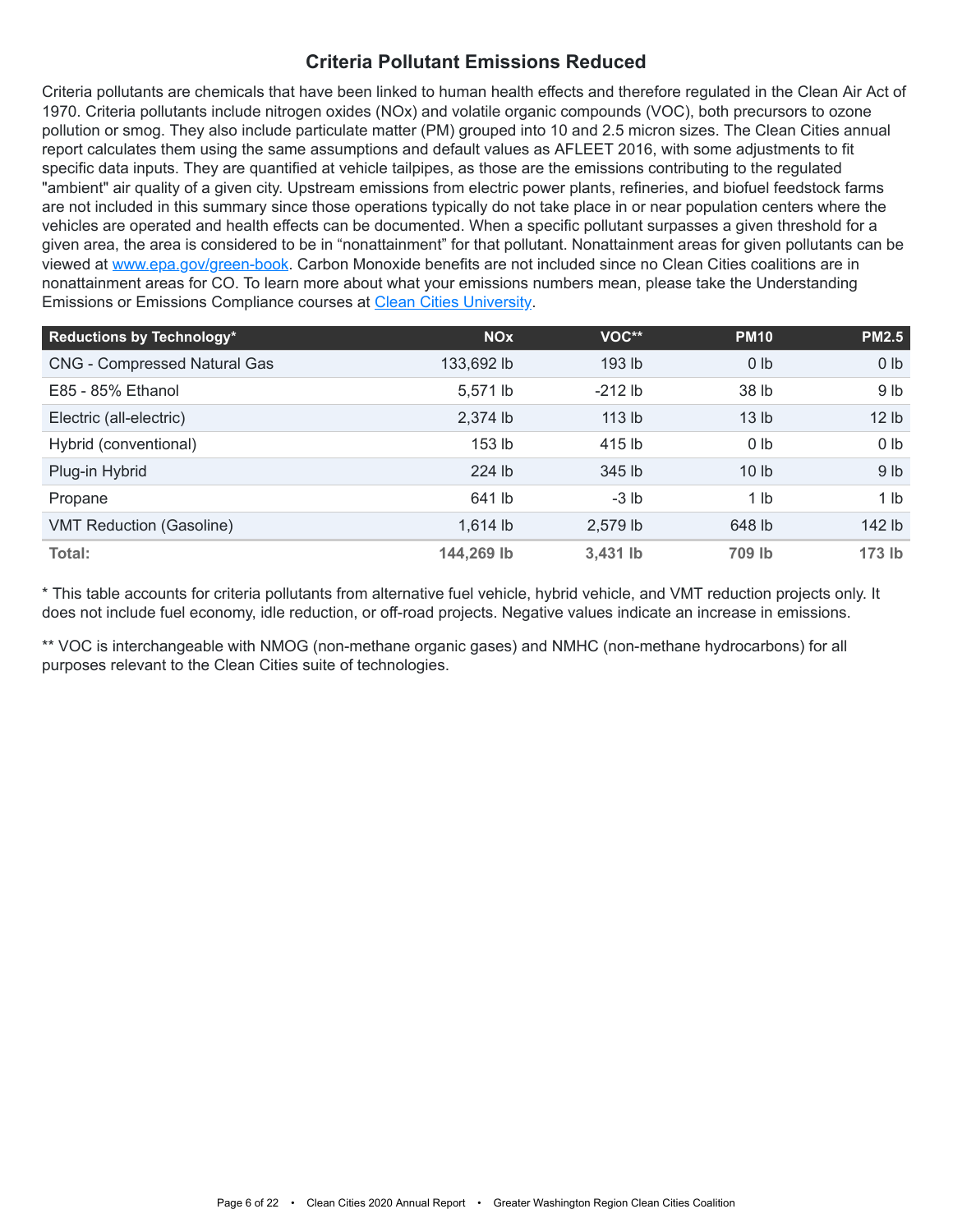### COALITION

### Greater Washington Region Clean Cities Coalition - DC

[http://www.gwrccc.org](http://www.gwrccc.org/)

**Designated:** 10/21/1993

**Boundaries:** District of Columbia, including Alexandria, VA; Arlington County, VA; City of Fairfax, VA; Fairfax County, VA; Falls Church, VA; Loudoun County, VA; City of Manassas, City of Manassas Park, Prince William County, VA. Works cooperatively with bordering coalitions in Virginia and Maryland.

### **COORDINATORS**

|                                               | <b>Address</b>                                                                  | <b>Telephone</b> | Fax      |  |  |
|-----------------------------------------------|---------------------------------------------------------------------------------|------------------|----------|--|--|
| <b>Antoine Thompson</b>                       | 2000 14th St, NW, Ste 330<br>P.O. Box 73402, 20056-3402<br>Washington, DC 20009 | 202-671-1580     |          |  |  |
| <b>Number of coordinators</b>                 |                                                                                 |                  |          |  |  |
| Coordinator(s) hours per week on Clean Cities |                                                                                 |                  | 60 hours |  |  |
| Other staff hours per week on Clean Cities    |                                                                                 | 20 hours         |          |  |  |
| How long have you been the coordinator?       |                                                                                 | 4 years          |          |  |  |

## OPERATING INFORMATION

| <b>Coalition organizational structure</b>                                                       | Standalone nonprofit (self-managed)                                  |
|-------------------------------------------------------------------------------------------------|----------------------------------------------------------------------|
| <b>Stakeholders</b>                                                                             |                                                                      |
| Number of stakeholders                                                                          | 75                                                                   |
| Number of private stakeholders                                                                  | 25                                                                   |
| <b>Stakeholder counting notes</b>                                                               |                                                                      |
| Does the State Energy Office provide any financial support to the coalition or<br>stakeholders? | No.                                                                  |
| How would you rate the quality of the data on your survey?                                      | Good                                                                 |
| How do you obtain most of your data for the survey?                                             | Paper, e-mail, or<br>spreadsheet<br>questionnaire to<br>stakeholders |
| Has your coalition registered with www.grants.gov?                                              | <b>Yes</b>                                                           |
| <b>2020 Outside Funding</b>                                                                     |                                                                      |
| <b>Stakeholder dues collected</b>                                                               | \$28,500                                                             |
| How much funding is obtained from other sources to cover coalition operating expenses?          | \$10,000                                                             |
| Non-DOE or ARRA grant and matching funds spent in 2020                                          | \$10,625                                                             |
| Total non-DOE or ARRA funding in 2020                                                           | \$49,125                                                             |

## VEHICLE & FUEL INVENTORY

#### **Alternative Fuel & Vehicles**

| <b>Fleet/Station Name</b> | <b>Vehicle Class</b>                             | <b>Fuel</b> | Number of<br><b>Vehicles</b> | <b>Fuel Used</b>                                 | GGE Reduced GHG Reduced |
|---------------------------|--------------------------------------------------|-------------|------------------------------|--------------------------------------------------|-------------------------|
|                           |                                                  |             |                              |                                                  |                         |
|                           | Page 7 of 22 • Clean Cities 2020 Annual Report • |             |                              | Greater Washington Region Clean Cities Coalition |                         |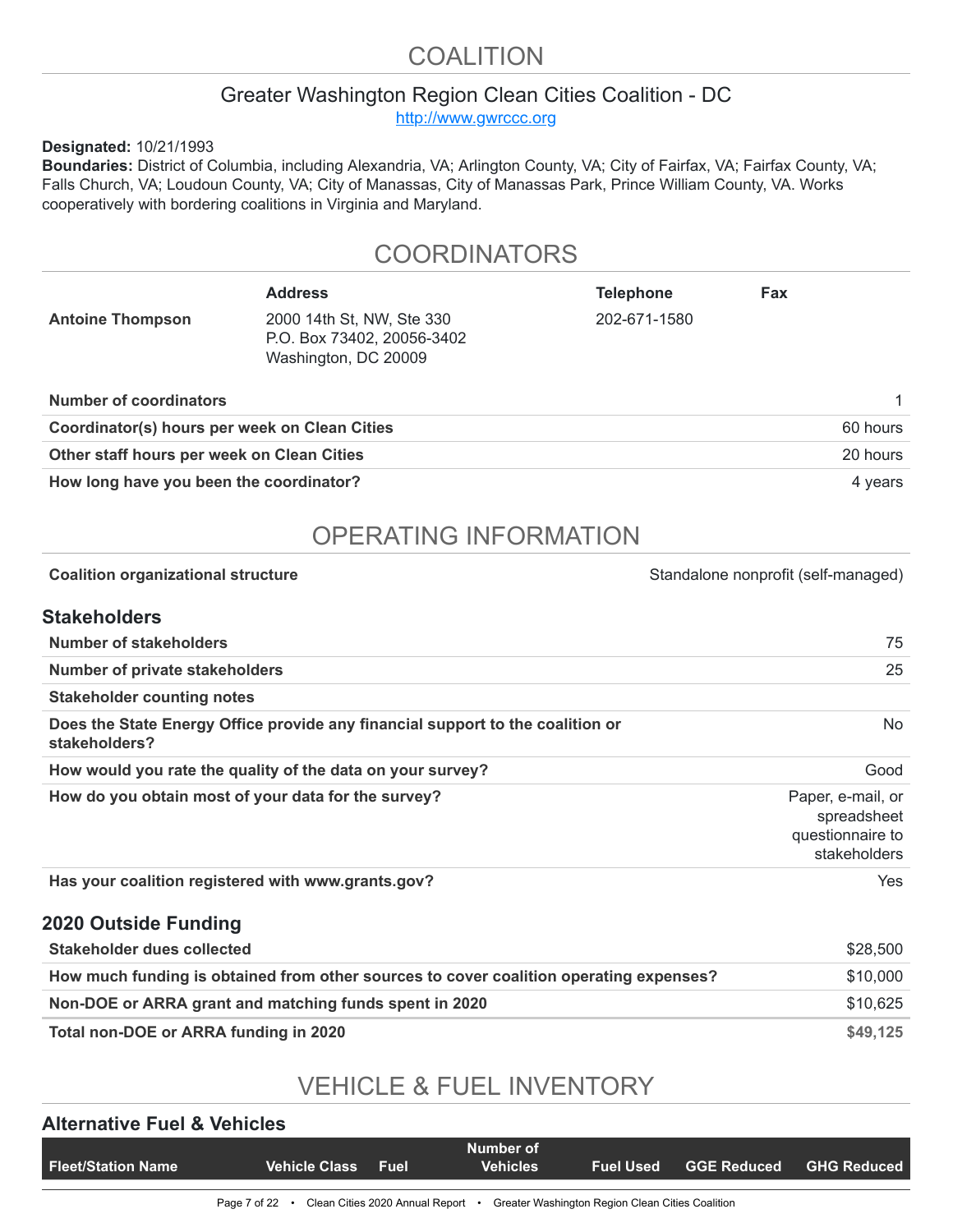| <b>Fleet/Station Name</b>                                                                                                                                                                                                                                                                 | <b>Vehicle Class</b> | <b>Fuel</b>               | <b>Number of</b><br><b>Vehicles</b> | <b>Fuel Used</b> | <b>GGE Reduced</b> | <b>GHG Reduced</b> |
|-------------------------------------------------------------------------------------------------------------------------------------------------------------------------------------------------------------------------------------------------------------------------------------------|----------------------|---------------------------|-------------------------------------|------------------|--------------------|--------------------|
| <b>American University</b>                                                                                                                                                                                                                                                                | Heavy-Duty           | <b>Biodiesel</b><br>(20%) | 10                                  | 100% of time     | 24,161 gal         | 178.1 tons         |
| Miles traveled per vehicle: 34,012 mi<br>Average vehicle fuel economy: 3 MPG<br>Market: General/Unknown<br>Vehicle type: Bus: Transit<br>Percentage from coalition: 100%<br>National Clean Fleets Partnership: No<br>Energy Efficient Mobility Systems Partnership: No                    |                      |                           |                                     |                  |                    |                    |
| Arlington County, VA                                                                                                                                                                                                                                                                      | Heavy-Duty           | <b>Biodiesel</b><br>(20%) | 285                                 | 100% of time     | 19,436 gal         | 143.2 tons         |
| Miles traveled per vehicle: 7,200 mi<br>Average vehicle fuel economy: 18 MPG<br><b>Market: Government - Local</b><br>Vehicle type: Truck: No Trailer<br>Percentage from coalition: 80%<br>National Clean Fleets Partnership: No<br>Energy Efficient Mobility Systems Partnership: No      |                      |                           |                                     |                  |                    |                    |
| Arlington County, VA                                                                                                                                                                                                                                                                      | Light-Duty           | E85<br>(blender<br>pump)  | $\mathbf{1}$                        | 100% of time     | 84 gal             | $0.4$ tons         |
| Miles traveled per vehicle: 2,750 mi<br>Average vehicle fuel economy: 18 MPG<br><b>Market: Government - Local</b><br>Vehicle type: Pickup/SUV/Van<br>Percentage from coalition: 100%<br>National Clean Fleets Partnership: No<br><b>Energy Efficient Mobility Systems Partnership: No</b> |                      |                           |                                     |                  |                    |                    |
| Arlington Regional Transit<br>(ART)                                                                                                                                                                                                                                                       | Heavy-Duty           | <b>CNG</b>                | 78                                  | 653,437 GGE      | 555,421 gal        | 362.5 tons         |
| <b>Market: Commuters</b><br>Vehicle type: Bus: Transit<br>Percentage from coalition: 100%<br>National Clean Fleets Partnership: No<br>Energy Efficient Mobility Systems Partnership: No                                                                                                   |                      |                           |                                     |                  |                    |                    |
| DC Water                                                                                                                                                                                                                                                                                  | Heavy-Duty           | <b>Biodiesel</b><br>(20%) | 73                                  | 2,686,398 gal    | 429,382 gal        | 3,164.2 tons       |
| <b>Market: Utility</b><br>Vehicle type: Unknown/Other<br>Percentage from coalition: 75%<br>National Clean Fleets Partnership: No<br><b>Energy Efficient Mobility Systems Partnership: No</b>                                                                                              |                      |                           |                                     |                  |                    |                    |
| DC Water                                                                                                                                                                                                                                                                                  | Light-Duty           | E85<br>(blender<br>pump)  | 119                                 | 36,333 gal       | 15,017 gal         | 71.7 tons          |
| <b>Market: Utility</b><br>Vehicle type: Car<br>Percentage from coalition: 75%<br>National Clean Fleets Partnership: No<br>Energy Efficient Mobility Systems Partnership: No                                                                                                               |                      |                           |                                     |                  |                    |                    |
| District of Columbia                                                                                                                                                                                                                                                                      | Heavy-Duty           | <b>Biodiesel</b><br>(20%) | 754                                 | 781,127 gal      | 124,852 gal        | 920.1 tons         |
| <b>Market: Government - State</b><br>Vehicle type: Truck: No Trailer<br>Percentage from coalition: 75%<br>National Clean Fleets Partnership: No<br><b>Energy Efficient Mobility Systems Partnership: No</b>                                                                               |                      |                           |                                     |                  |                    |                    |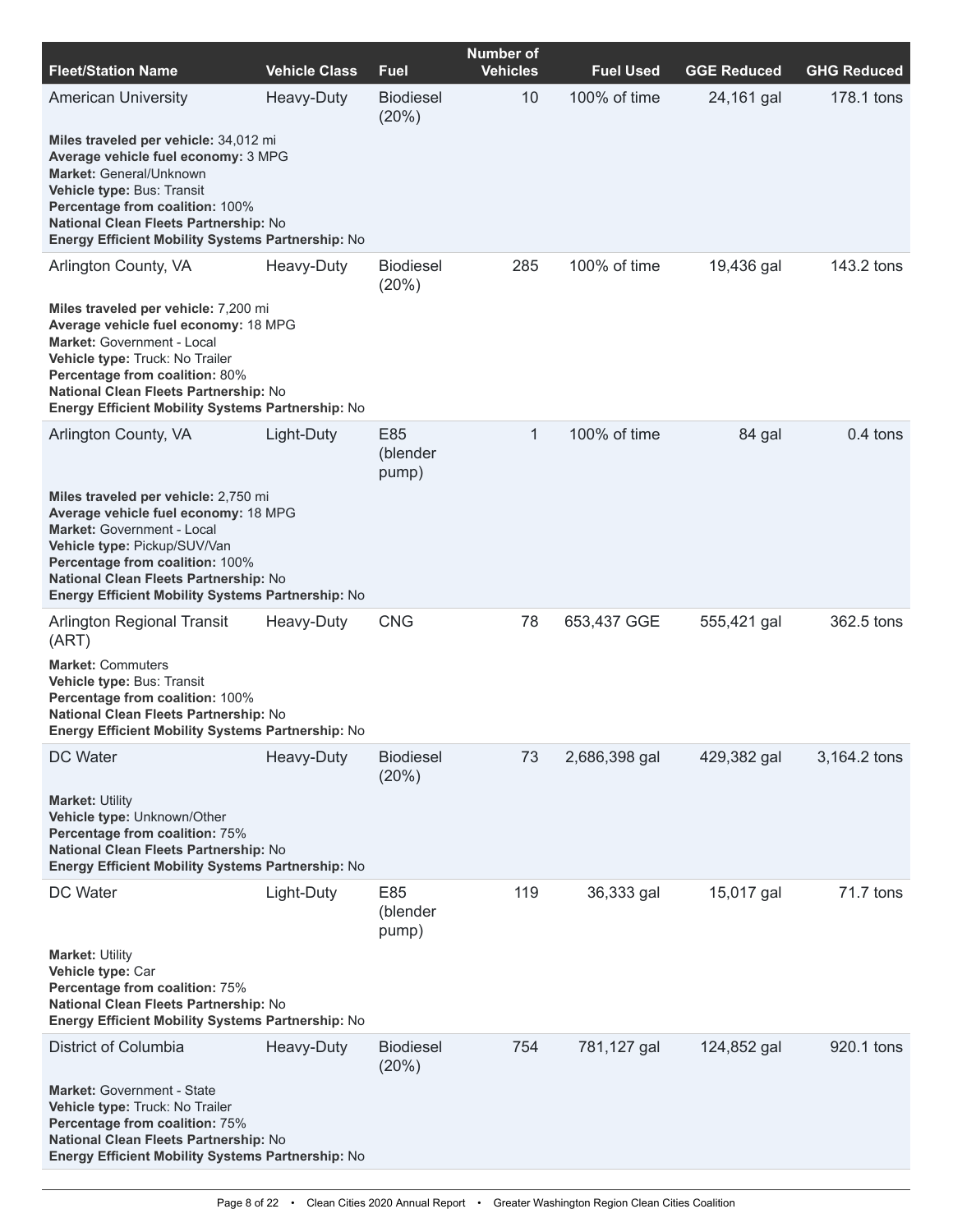| <b>Fleet/Station Name</b>                                                                                                                                                                                                                                                                                             | <b>Vehicle Class</b> | <b>Fuel</b> | <b>Number of</b><br><b>Vehicles</b> | <b>Fuel Used</b> | <b>GGE Reduced</b> | <b>GHG Reduced</b> |
|-----------------------------------------------------------------------------------------------------------------------------------------------------------------------------------------------------------------------------------------------------------------------------------------------------------------------|----------------------|-------------|-------------------------------------|------------------|--------------------|--------------------|
| District of Columbia<br><b>Market: Government - State</b><br>Vehicle type: Truck: Refuse<br>Percentage from coalition: 75%<br>National Clean Fleets Partnership: No<br>Energy Efficient Mobility Systems Partnership: No                                                                                              | Heavy-Duty           | <b>CNG</b>  | 4                                   | 11,335 GGE       | 7,226 gal          | 4.7 tons           |
| District of Columbia<br><b>Market: Government - State</b><br>Vehicle type: Pickup/SUV/Van<br>Percentage from coalition: 75%<br>National Clean Fleets Partnership: No<br>Energy Efficient Mobility Systems Partnership: No                                                                                             | Light-Duty           | <b>CNG</b>  | 102                                 | 21,037 GGE       | 14,989 gal         | $25.9$ tons        |
| District of Columbia<br><b>Market: Government - State</b><br>Vehicle type: Pickup/SUV/Van<br>Percentage from coalition: 75%<br>National Clean Fleets Partnership: No<br>Energy Efficient Mobility Systems Partnership: No                                                                                             | Light-Duty           | E85         | 597                                 | 201,763 gal      | 83,390 gal         | 398.3 tons         |
| <b>Frederick County, MD</b><br>Miles traveled per vehicle: 7,387 mi<br>Average vehicle fuel economy: 4 MPG<br>Market: Government - Local<br>Vehicle type: Unknown/Other<br>Percentage from coalition: 65%<br><b>National Clean Fleets Partnership: No</b><br><b>Energy Efficient Mobility Systems Partnership: No</b> | Heavy-Duty           | E85         | 88                                  | 10% of time      | 4,975 gal          | 13.4 tons          |
| <b>Frederick County, MD</b><br>Miles traveled per vehicle: 7,647 mi<br>Average vehicle fuel economy: 18 MPG<br>Market: Government - Local<br>Vehicle type: Car<br>Percentage from coalition: 65%<br>National Clean Fleets Partnership: No<br>Energy Efficient Mobility Systems Partnership: No                        | Light-Duty           | E85         | 30                                  | 10% of time      | 464 gal            | 2.2 tons           |
| Frederick County, MD<br>Miles traveled per vehicle: 12,360 mi<br>Average vehicle fuel economy: 8 MPG<br><b>Market: Government - Local</b><br>Vehicle type: Patrol Car<br>Percentage from coalition: 65%<br>National Clean Fleets Partnership: No<br><b>Energy Efficient Mobility Systems Partnership: No</b>          | Light-Duty           | E85         | 189                                 | 10% of time      | 10,592 gal         | 50.6 tons          |
| Frederick County, MD<br>Miles traveled per vehicle: 93 mi<br>Average vehicle fuel economy: 32 MPG<br><b>Market: Government - Local</b><br>Vehicle type: Motorcycle<br>Percentage from coalition: 65%<br>National Clean Fleets Partnership: No<br><b>Energy Efficient Mobility Systems Partnership: No</b>             | Light-Duty           | E85         | 2                                   | 10% of time      | 0 gal              | $0.0$ tons         |
| Frederick County, MD<br>Miles traveled per vehicle: 7,618 mi<br>Average vehicle fuel economy: 13 MPG<br><b>Market: Government - Local</b><br>Vehicle type: Pickup/SUV/Van<br>Percentage from coalition: 65%<br>National Clean Fleets Partnership: No<br>Energy Efficient Mobility Systems Partnership: No             | Light-Duty           | E85         | 250                                 | 10% of time      | 5,330 gal          | $25.5$ tons        |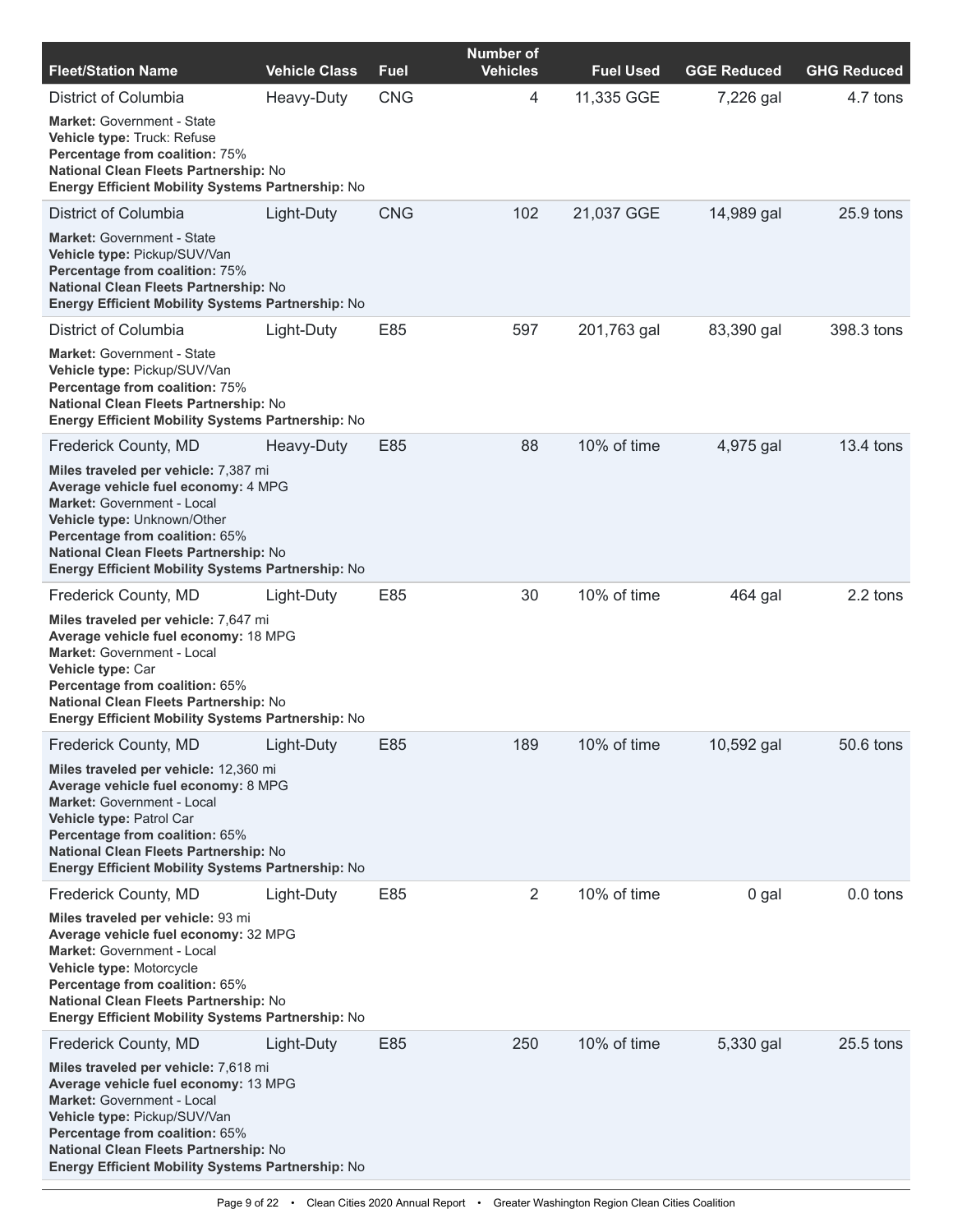| <b>Fleet/Station Name</b>                                                                                                                                                                                                                                                 | <b>Vehicle Class</b> | Fuel                      | <b>Number of</b><br><b>Vehicles</b> | <b>Fuel Used</b>        | <b>GGE Reduced</b> | <b>GHG Reduced</b> |
|---------------------------------------------------------------------------------------------------------------------------------------------------------------------------------------------------------------------------------------------------------------------------|----------------------|---------------------------|-------------------------------------|-------------------------|--------------------|--------------------|
| <b>Montgomery County</b>                                                                                                                                                                                                                                                  | Light-Duty           | E85<br>(blender<br>pump)  | 943                                 | 18,546 gal              | 10,220 gal         | 48.8 tons          |
| <b>Market: Government - Local</b><br>Vehicle type: Pickup/SUV/Van<br>Percentage from coalition: 100%<br>National Clean Fleets Partnership: No<br>Energy Efficient Mobility Systems Partnership: No                                                                        |                      |                           |                                     |                         |                    |                    |
| 669 cars and 274 pickups/SUVs/Vans/CUVs                                                                                                                                                                                                                                   |                      |                           |                                     |                         |                    |                    |
| Montgomery County, MD<br>Ride-On                                                                                                                                                                                                                                          | Heavy-Duty           | <b>CNG</b>                | 96                                  | 1,563,935<br><b>GGE</b> | 1,329,345 gal      | 867.5 tons         |
| <b>Market: Commuters</b><br>Vehicle type: Bus: Transit<br>Percentage from coalition: 100%<br>National Clean Fleets Partnership: No<br>Energy Efficient Mobility Systems Partnership: No                                                                                   |                      |                           |                                     |                         |                    |                    |
| <b>National Mall &amp; Memorial</b><br>Parks                                                                                                                                                                                                                              | Light-Duty           | E85<br>(blender<br>pump)  | 5                                   | 100% of time            | 243 gal            | 1.2 tons           |
| Miles traveled per vehicle: 5,000 mi<br>Average vehicle fuel economy: 17 MPG<br><b>Market: National Parks</b><br>Vehicle type: Car<br>Percentage from coalition: 30%<br>National Clean Fleets Partnership: No<br>Energy Efficient Mobility Systems Partnership: No        |                      |                           |                                     |                         |                    |                    |
| National Mall & Memorial<br>Parks                                                                                                                                                                                                                                         | Light-Duty           | E85<br>(blender<br>pump)  | 26                                  | 100% of time            | 594 gal            | 2.8 tons           |
| Miles traveled per vehicle: 2,350 mi<br>Average vehicle fuel economy: 17 MPG<br><b>Market: National Parks</b><br>Vehicle type: Car<br>Percentage from coalition: 30%<br>National Clean Fleets Partnership: No<br>Energy Efficient Mobility Systems Partnership: No        |                      |                           |                                     |                         |                    |                    |
| Pepco                                                                                                                                                                                                                                                                     | Heavy-Duty           | <b>Biodiesel</b><br>(20%) | 422                                 | 100% of time            | 43,752 gal         | 322.4 tons         |
| Miles traveled per vehicle: 12,000 mi<br>Average vehicle fuel economy: 7 MPG<br><b>Market: Utility</b><br>Vehicle type: Truck: No Trailer<br>Percentage from coalition: 30%<br>National Clean Fleets Partnership: No<br>Energy Efficient Mobility Systems Partnership: No |                      |                           |                                     |                         |                    |                    |
| Prince George's County, MD                                                                                                                                                                                                                                                | Heavy-Duty           | Propane                   | 23                                  | 37,460 gal              | 23,636 gal         | N/A                |
| Market: Government - Local<br>Vehicle type: Bus: Shuttle<br>Percentage from coalition: 100%<br>National Clean Fleets Partnership: No<br><b>Energy Efficient Mobility Systems Partnership: No</b>                                                                          |                      |                           |                                     |                         |                    |                    |
| * GHG emissions for this project are not estimated to be less than an equivalent diesel fleet. If LPG vehicles replace gasoline, please change<br>vehicle type from HDV to LDV.                                                                                           |                      |                           |                                     |                         |                    |                    |
| Schwan's - Medium-duty<br>Propane                                                                                                                                                                                                                                         | Light-Duty           | Propane                   | $\overline{2}$                      | 7,924 gal               | 6,000 gal          | 8.9 tons           |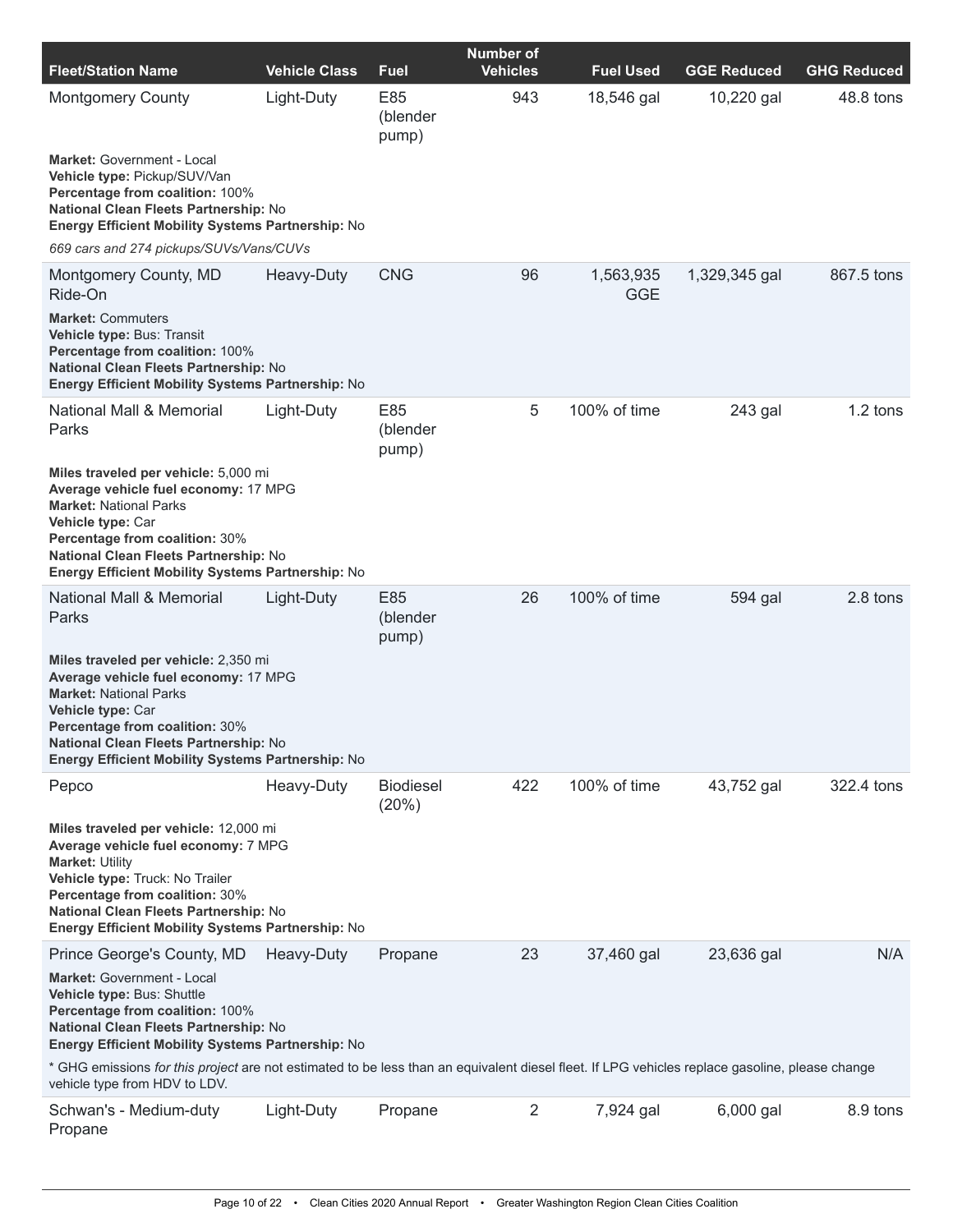| <b>Fleet/Station Name</b>                                                                                                                                                                                                                                                         | <b>Vehicle Class</b> | Fuel                      | <b>Number of</b><br><b>Vehicles</b> | <b>Fuel Used</b> | <b>GGE Reduced</b> | <b>GHG Reduced</b> |
|-----------------------------------------------------------------------------------------------------------------------------------------------------------------------------------------------------------------------------------------------------------------------------------|----------------------|---------------------------|-------------------------------------|------------------|--------------------|--------------------|
| <b>Market: Corporate Fleet</b><br>Vehicle type: Pickup/SUV/Van<br>Percentage from coalition: 100%<br>National Clean Fleets Partnership: Yes<br>Energy Efficient Mobility Systems Partnership: No                                                                                  |                      |                           |                                     |                  |                    |                    |
| Smithsonian                                                                                                                                                                                                                                                                       | Heavy-Duty           | <b>Biodiesel</b><br>(20%) | 21                                  | 100% of time     | 2,903 gal          | 21.4 tons          |
| Miles traveled per vehicle: 6,000 mi<br>Average vehicle fuel economy: 7 MPG<br>Market: General/Unknown<br>Vehicle type: Truck: No Trailer<br>Percentage from coalition: 80%<br>National Clean Fleets Partnership: No<br>Energy Efficient Mobility Systems Partnership: No         |                      |                           |                                     |                  |                    |                    |
| Smithsonian                                                                                                                                                                                                                                                                       | Light-Duty           | E85<br>(blender<br>pump)  | 138                                 | 10,300 gal       | 4,541 gal          | 21.7 tons          |
| Market: General/Unknown<br>Vehicle type: Pickup/SUV/Van<br>Percentage from coalition: 80%<br>National Clean Fleets Partnership: No<br><b>Energy Efficient Mobility Systems Partnership: No</b>                                                                                    |                      |                           |                                     |                  |                    |                    |
| Unity Disposal & Recycling<br><b>LLC</b>                                                                                                                                                                                                                                          | Heavy-Duty           | <b>CNG</b>                | 10                                  | 100% of time     | 29,467 gal         | $19.2$ tons        |
| Miles traveled per vehicle: 13,000 mi<br>Average vehicle fuel economy: 3 MPGde<br>Market: General/Unknown<br>Vehicle type: Truck: Refuse<br>Percentage from coalition: 80%<br>National Clean Fleets Partnership: No<br><b>Energy Efficient Mobility Systems Partnership: No</b>   |                      |                           |                                     |                  |                    |                    |
| <b>Washington Gas</b>                                                                                                                                                                                                                                                             | Heavy-Duty           | <b>CNG</b>                | 1                                   | 100% of time     | 312 gal            | 0.2 tons           |
| Miles traveled per vehicle: 6,000 mi<br>Average vehicle fuel economy: 9 MPGde<br><b>Market: Utility</b><br>Vehicle type: Truck: No Trailer<br>Percentage from coalition: 55%<br>National Clean Fleets Partnership: No<br><b>Energy Efficient Mobility Systems Partnership: No</b> |                      |                           |                                     |                  |                    |                    |
| <b>Washington Gas</b>                                                                                                                                                                                                                                                             | Light-Duty           | <b>CNG</b>                | 288                                 | 100% of time     | 128,983 gal        | 222.7 tons         |
| Miles traveled per vehicle: 12,000 mi<br>Average vehicle fuel economy: 14 MPGge<br><b>Market: Utility</b><br>Vehicle type: Pickup/SUV/Van<br>Percentage from coalition: 55%<br>National Clean Fleets Partnership: No<br><b>Energy Efficient Mobility Systems Partnership: No</b>  |                      |                           |                                     |                  |                    |                    |
| <b>Washington Sanitary Sewer</b><br>Commission (WSSC)                                                                                                                                                                                                                             | Light-Duty           | E85                       | 558                                 | 10% of time      | 3,375 gal          | $16.1$ tons        |
| Miles traveled per vehicle: 5,620 mi<br>Average vehicle fuel economy: 13 MPG<br><b>Market: Utility</b><br>Vehicle type: Pickup/SUV/Van<br>Percentage from coalition: 25%<br>National Clean Fleets Partnership: No<br><b>Energy Efficient Mobility Systems Partnership: No</b>     |                      |                           |                                     |                  |                    |                    |
| <b>Washington Sanitary Sewer</b><br>Commission (WSSC)                                                                                                                                                                                                                             | Light-Duty           | E85                       | 30                                  | 10% of time      | 1,275 gal          | 6.1 tons           |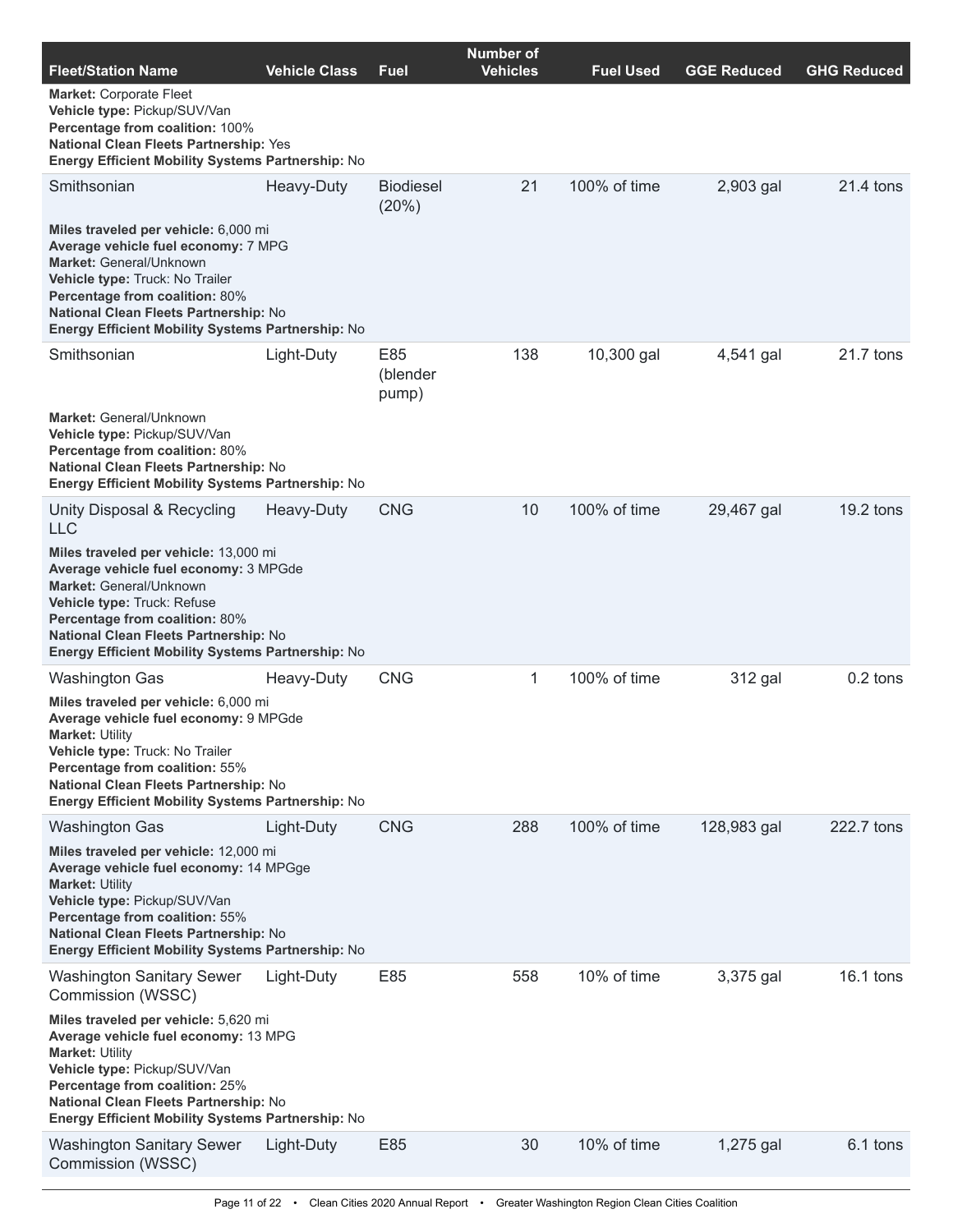|                                                                                                                                                                                                                                                                                  |                      |             | Number of       |                         |                    |                    |
|----------------------------------------------------------------------------------------------------------------------------------------------------------------------------------------------------------------------------------------------------------------------------------|----------------------|-------------|-----------------|-------------------------|--------------------|--------------------|
| <b>Fleet/Station Name</b>                                                                                                                                                                                                                                                        | <b>Vehicle Class</b> | <b>Fuel</b> | <b>Vehicles</b> | <b>Fuel Used</b>        | <b>GGE Reduced</b> | <b>GHG Reduced</b> |
| Miles traveled per vehicle: 24,375 mi<br>Average vehicle fuel economy: 8 MPG<br><b>Market: Utility</b><br>Vehicle type: Patrol Car<br><b>Percentage from coalition: 25%</b><br>National Clean Fleets Partnership: No<br><b>Energy Efficient Mobility Systems Partnership: No</b> |                      |             |                 |                         |                    |                    |
| <b>Washington Sanitary Sewer</b><br>Commission (WSSC)                                                                                                                                                                                                                            | Light-Duty           | E85         | 33              | 10% of time             | $134$ gal          | $0.6$ tons         |
| Miles traveled per vehicle: 5,231 mi<br>Average vehicle fuel economy: 18 MPG<br><b>Market: Utility</b><br>Vehicle type: Car<br><b>Percentage from coalition: 25%</b><br>National Clean Fleets Partnership: No<br><b>Energy Efficient Mobility Systems Partnership: No</b>        |                      |             |                 |                         |                    |                    |
| WMATA                                                                                                                                                                                                                                                                            | Heavy-Duty           | <b>CNG</b>  | 433             | 3,706,302<br><b>GGE</b> | 3,150,357 gal      | 2,055.9 tons       |
| <b>Market: Commuters</b><br>Vehicle type: Bus: Transit<br><b>Percentage from coalition: 100%</b><br>National Clean Fleets Partnership: No<br><b>Energy Efficient Mobility Systems Partnership: No</b>                                                                            |                      |             |                 |                         |                    |                    |
| Total:                                                                                                                                                                                                                                                                           |                      |             | 5,611           |                         | 6,030,456 gal      | 8,965 tons         |

### **Electric, Hybrid & Plug-in Vehicles**

|                                                                                                                                                                                                                                                                                                                                                                         |                      |             | <b>Number of</b> |                    |                    |
|-------------------------------------------------------------------------------------------------------------------------------------------------------------------------------------------------------------------------------------------------------------------------------------------------------------------------------------------------------------------------|----------------------|-------------|------------------|--------------------|--------------------|
| <b>Fleet/Station Name</b>                                                                                                                                                                                                                                                                                                                                               | <b>Vehicle Class</b> | <b>Fuel</b> | <b>Vehicles</b>  | <b>GGE Reduced</b> | <b>GHG Reduced</b> |
| <b>American University</b>                                                                                                                                                                                                                                                                                                                                              | Light-Duty           | Electric    | 10               | 826 gal            | $-1.4$ tons        |
| Average electric fuel economy: 111 kWh/100mi<br>Miles traveled per vehicle per year: 1,900 mi<br>Market: General/Unknown<br>Vehicle type: Low-Speed/Neighborhood<br>Percentage from coalition: 100%<br><b>National Clean Fleets Partnership: No</b><br><b>Workplace Charging Challenge: -</b><br>Energy Efficient Mobility Systems Partnership: No                      |                      |             |                  |                    |                    |
| <b>American University</b>                                                                                                                                                                                                                                                                                                                                              | Light-Duty           | <b>HEV</b>  | 1                | 27 gal             | $0.3$ tons         |
| Average vehicle fuel economy: 29 MPG<br>Miles traveled per vehicle per year: 3,000 mi<br>Market: General/Unknown<br>Vehicle type: Pickup/SUV/Van<br>Percentage from coalition: 100%<br>National Clean Fleets Partnership: No<br><b>Workplace Charging Challenge: -</b><br><b>Energy Efficient Mobility Systems Partnership: No</b>                                      |                      |             |                  |                    |                    |
| <b>American University</b>                                                                                                                                                                                                                                                                                                                                              | Light-Duty           | <b>PHEV</b> | 1                | 28 gal             | $-0.8$ tons        |
| Average electric fuel economy: 111 kWh/100mi<br>Average vehicle fuel economy: 31 MPG<br>Miles traveled per vehicle per year: 2,500 mi<br>Market: General/Unknown<br>Vehicle type: Car<br>Percentage from coalition: 100%<br>National Clean Fleets Partnership: No<br><b>Workplace Charging Challenge: -</b><br><b>Energy Efficient Mobility Systems Partnership: No</b> |                      |             |                  |                    |                    |
| Arlington County Police, VA                                                                                                                                                                                                                                                                                                                                             | Light-Duty           | <b>HEV</b>  | 14               | 8,018 gal          | 95.1 tons          |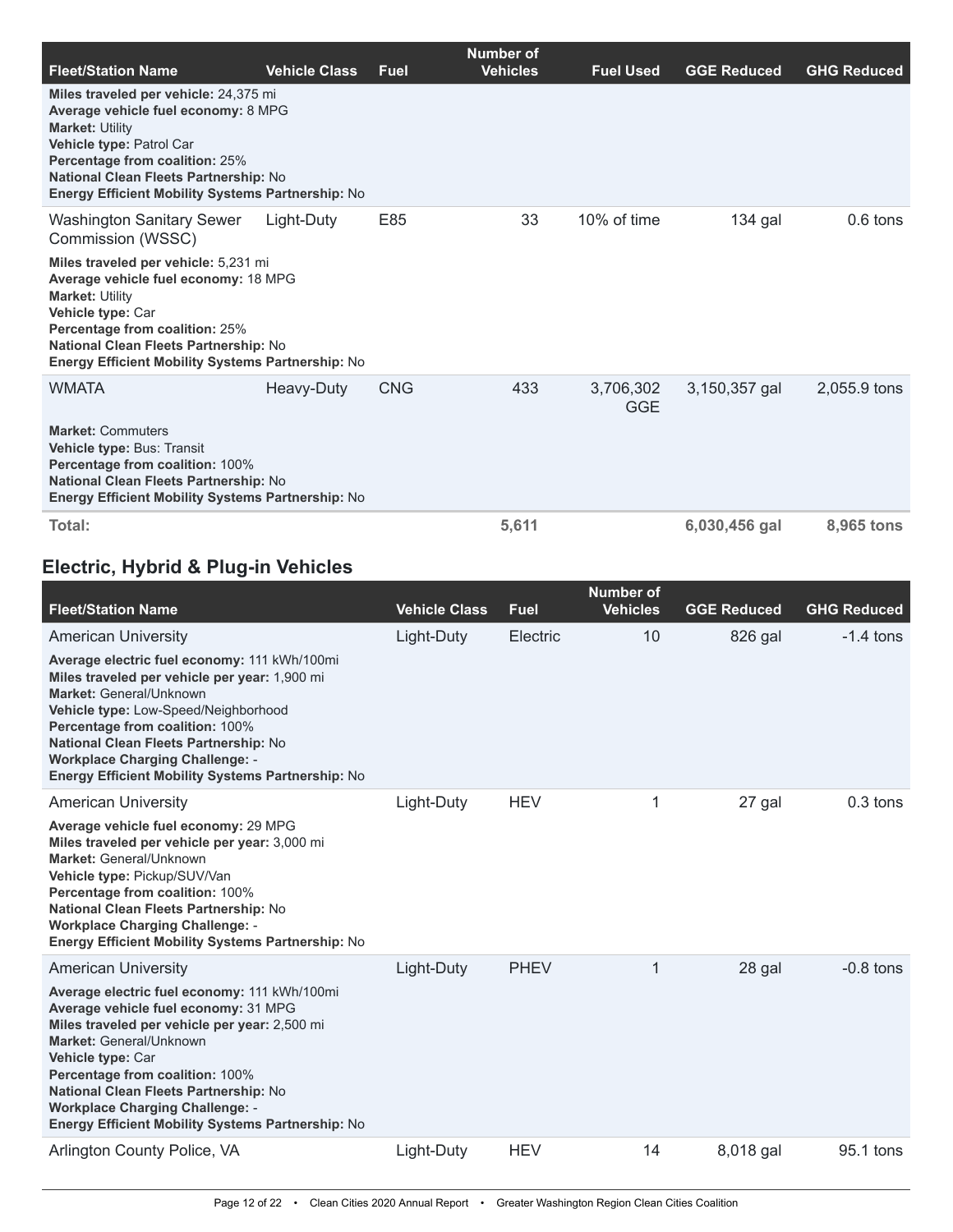| <b>Fleet/Station Name</b>                                                                                                                                                                                                                                                                                                                       | <b>Vehicle Class</b> | <b>Fuel</b> | <b>Number of</b><br><b>Vehicles</b> | <b>GGE Reduced</b> | <b>GHG Reduced</b> |
|-------------------------------------------------------------------------------------------------------------------------------------------------------------------------------------------------------------------------------------------------------------------------------------------------------------------------------------------------|----------------------|-------------|-------------------------------------|--------------------|--------------------|
| Average vehicle fuel economy: 32 MPG<br>Miles traveled per vehicle per year: 12,000 mi<br>Market: Government - Local<br>Vehicle type: Patrol Car<br>Percentage from coalition: 80%<br>National Clean Fleets Partnership: No<br><b>Workplace Charging Challenge: -</b><br>Energy Efficient Mobility Systems Partnership: No                      |                      |             |                                     |                    |                    |
| Arlington County Police, VA                                                                                                                                                                                                                                                                                                                     | Light-Duty           | <b>HEV</b>  | 5                                   | 2,586 gal          | 30.7 tons          |
| Average vehicle fuel economy: 27 MPG<br>Miles traveled per vehicle per year: 12,000 mi<br><b>Market:</b> Government - Local<br>Vehicle type: Patrol Car<br>Percentage from coalition: 80%<br><b>National Clean Fleets Partnership: No</b><br><b>Workplace Charging Challenge: -</b><br><b>Energy Efficient Mobility Systems Partnership: No</b> |                      |             |                                     |                    |                    |
| Arlington County, VA                                                                                                                                                                                                                                                                                                                            | Light-Duty           | Electric    | 8                                   | 621 gal            | $-1.1$ tons        |
| Average electric fuel economy: 111 kWh/100mi<br>Miles traveled per vehicle per year: 2,230 mi<br><b>Market: Government - Local</b><br>Vehicle type: Car<br>Percentage from coalition: 80%<br>National Clean Fleets Partnership: No<br><b>Workplace Charging Challenge: -</b><br>Energy Efficient Mobility Systems Partnership: No               |                      |             |                                     |                    |                    |
| Arlington County, VA                                                                                                                                                                                                                                                                                                                            | Light-Duty           | <b>HEV</b>  | 30                                  | 1,456 gal          | 17.3 tons          |
| Average vehicle fuel economy: 32 MPG<br>Miles traveled per vehicle per year: 2,200 mi<br><b>Market:</b> Government - Local<br>Vehicle type: Pickup/SUV/Van<br>Percentage from coalition: 80%<br>National Clean Fleets Partnership: No<br><b>Workplace Charging Challenge: -</b><br><b>Energy Efficient Mobility Systems Partnership: No</b>     |                      |             |                                     |                    |                    |
| Arlington County, VA                                                                                                                                                                                                                                                                                                                            | Light-Duty           | <b>HEV</b>  | 38                                  | 1,570 gal          | 18.6 tons          |
| Average vehicle fuel economy: 50 MPG<br>Miles traveled per vehicle per year: 2,200 mi<br>Market: Government - Local<br>Vehicle type: Car<br>Percentage from coalition: 80%<br>National Clean Fleets Partnership: No<br><b>Workplace Charging Challenge: -</b><br>Energy Efficient Mobility Systems Partnership: No                              |                      |             |                                     |                    |                    |
| Arlington County, VA                                                                                                                                                                                                                                                                                                                            | Light-Duty           | <b>HEV</b>  | 5                                   | 173 gal            | 2.0 tons           |
| Average vehicle fuel economy: 36 MPG<br>Miles traveled per vehicle per year: 2,200 mi<br><b>Market: Government - Local</b><br>Vehicle type: Car<br>Percentage from coalition: 100%<br><b>National Clean Fleets Partnership: No</b><br><b>Workplace Charging Challenge: -</b><br><b>Energy Efficient Mobility Systems Partnership: No</b>        |                      |             |                                     |                    |                    |
| Arlington County, VA                                                                                                                                                                                                                                                                                                                            | Light-Duty           | <b>HEV</b>  | 32                                  | 1,385 gal          | $16.4$ tons        |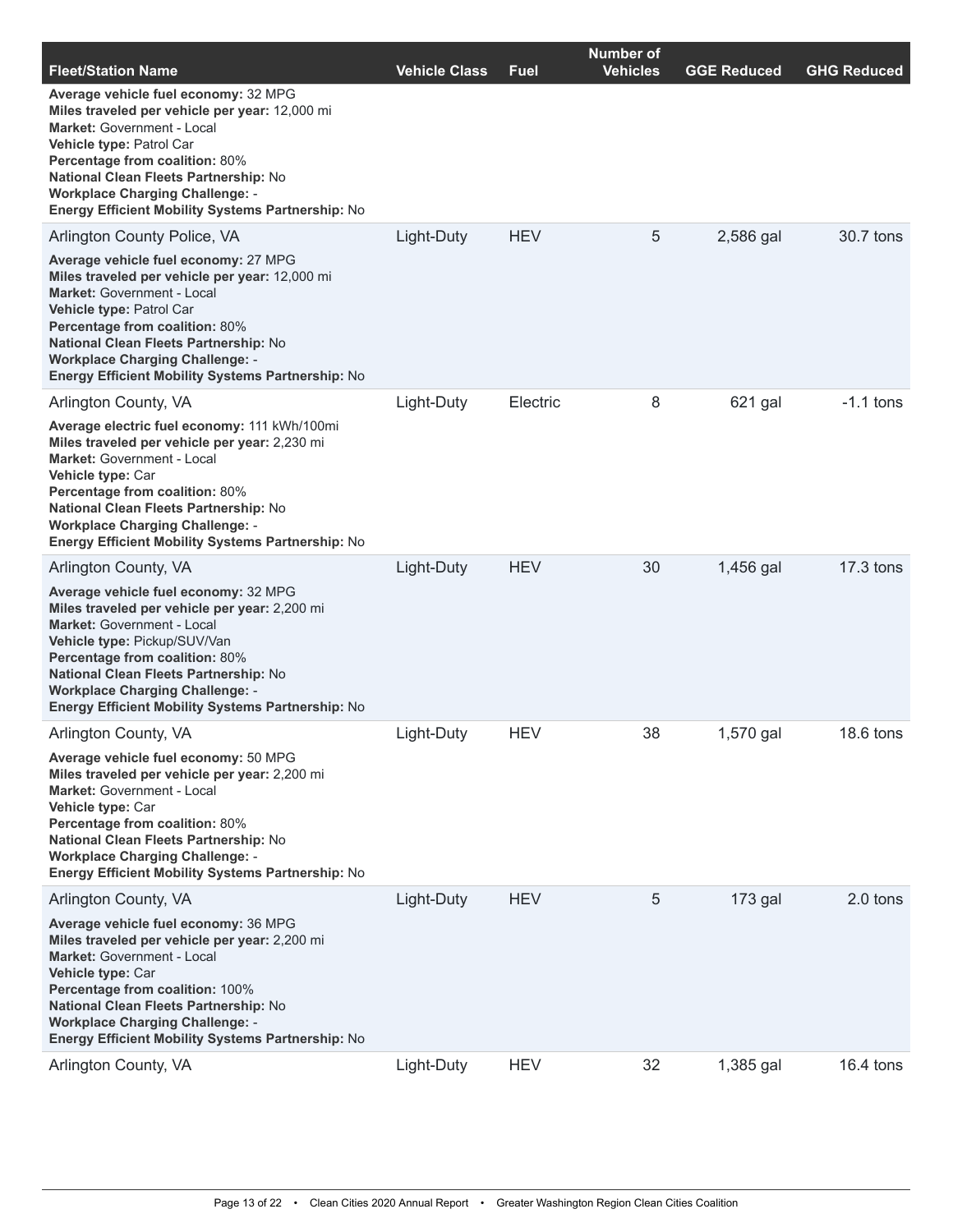| <b>Fleet/Station Name</b>                                                                                                                                                                                                                                                                                                                | <b>Vehicle Class</b> | Fuel        | <b>Number of</b><br><b>Vehicles</b> | <b>GGE Reduced</b> | <b>GHG Reduced</b> |
|------------------------------------------------------------------------------------------------------------------------------------------------------------------------------------------------------------------------------------------------------------------------------------------------------------------------------------------|----------------------|-------------|-------------------------------------|--------------------|--------------------|
| Average vehicle fuel economy: 42 MPG<br>Miles traveled per vehicle per year: 2,200 mi<br><b>Market: Government - Local</b><br>Vehicle type: Car<br>Percentage from coalition: 100%<br>National Clean Fleets Partnership: No<br><b>Workplace Charging Challenge: -</b><br>Energy Efficient Mobility Systems Partnership: No               |                      |             |                                     |                    |                    |
| City of Manassas, VA                                                                                                                                                                                                                                                                                                                     | Light-Duty           | <b>HEV</b>  | 4                                   | 720 gal            | 8.5 tons           |
| Average vehicle fuel economy: 44 MPG<br>Miles traveled per vehicle per year: 2,470 mi<br><b>Market: Government - Local</b><br>Vehicle type: Car<br>Percentage from coalition: 100%<br>National Clean Fleets Partnership: No<br><b>Workplace Charging Challenge: -</b><br><b>Energy Efficient Mobility Systems Partnership: No</b>        |                      |             |                                     |                    |                    |
| City of Manassas, VA                                                                                                                                                                                                                                                                                                                     | Light-Duty           | <b>HEV</b>  | 9                                   | 2,534 gal          | 30.1 tons          |
| Average vehicle fuel economy: 17 MPG<br>Miles traveled per vehicle per year: 6,667 mi<br><b>Market: Government - Local</b><br>Vehicle type: Patrol Car<br>Percentage from coalition: 100%<br>National Clean Fleets Partnership: No<br><b>Workplace Charging Challenge: -</b><br><b>Energy Efficient Mobility Systems Partnership: No</b> |                      |             |                                     |                    |                    |
| City of Manassas, VA                                                                                                                                                                                                                                                                                                                     | Light-Duty           | <b>PHEV</b> | 1                                   | 47 gal             | $0.5$ tons         |
| Average vehicle fuel economy: 44 MPG<br>Miles traveled per vehicle per year: 650 mi<br><b>Market: Government - Local</b><br>Vehicle type: Car<br>Percentage from coalition: 100%<br>National Clean Fleets Partnership: No<br><b>Workplace Charging Challenge: -</b><br><b>Energy Efficient Mobility Systems Partnership: No</b>          |                      |             |                                     |                    |                    |
| <b>DC Circulator Bus</b>                                                                                                                                                                                                                                                                                                                 | Heavy-Duty           | Electric    | 14                                  | 77,277 gal         | 468.3 tons         |
| Electricity used: 859,000 kWh<br><b>Market: Commuters</b><br>Vehicle type: Bus: Transit<br>Percentage from coalition: 100%<br>National Clean Fleets Partnership: No<br><b>Workplace Charging Challenge: -</b><br><b>Energy Efficient Mobility Systems Partnership: No</b>                                                                |                      |             |                                     |                    |                    |
| 12,423 miles traveled per vehicle per year                                                                                                                                                                                                                                                                                               |                      |             |                                     |                    |                    |
| DC Department of Hired Vehicles - taxi fleet                                                                                                                                                                                                                                                                                             | Light-Duty           | Electric    | 82                                  | 2,717 gal          | 22.1 tons          |
| Average electric fuel economy: 30 kWh/100mi<br>Miles traveled per vehicle per year: 774 mi<br><b>Market: Taxis</b><br>Vehicle type: Car<br>Percentage from coalition: 100%<br>National Clean Fleets Partnership: No<br><b>Workplace Charging Challenge: -</b><br>Energy Efficient Mobility Systems Partnership: No                       |                      |             |                                     |                    |                    |
| DC Department of Hired Vehicles - taxi fleet                                                                                                                                                                                                                                                                                             | Light-Duty           | <b>HEV</b>  | 1,030                               | 57,918 gal         | 687.2 tons         |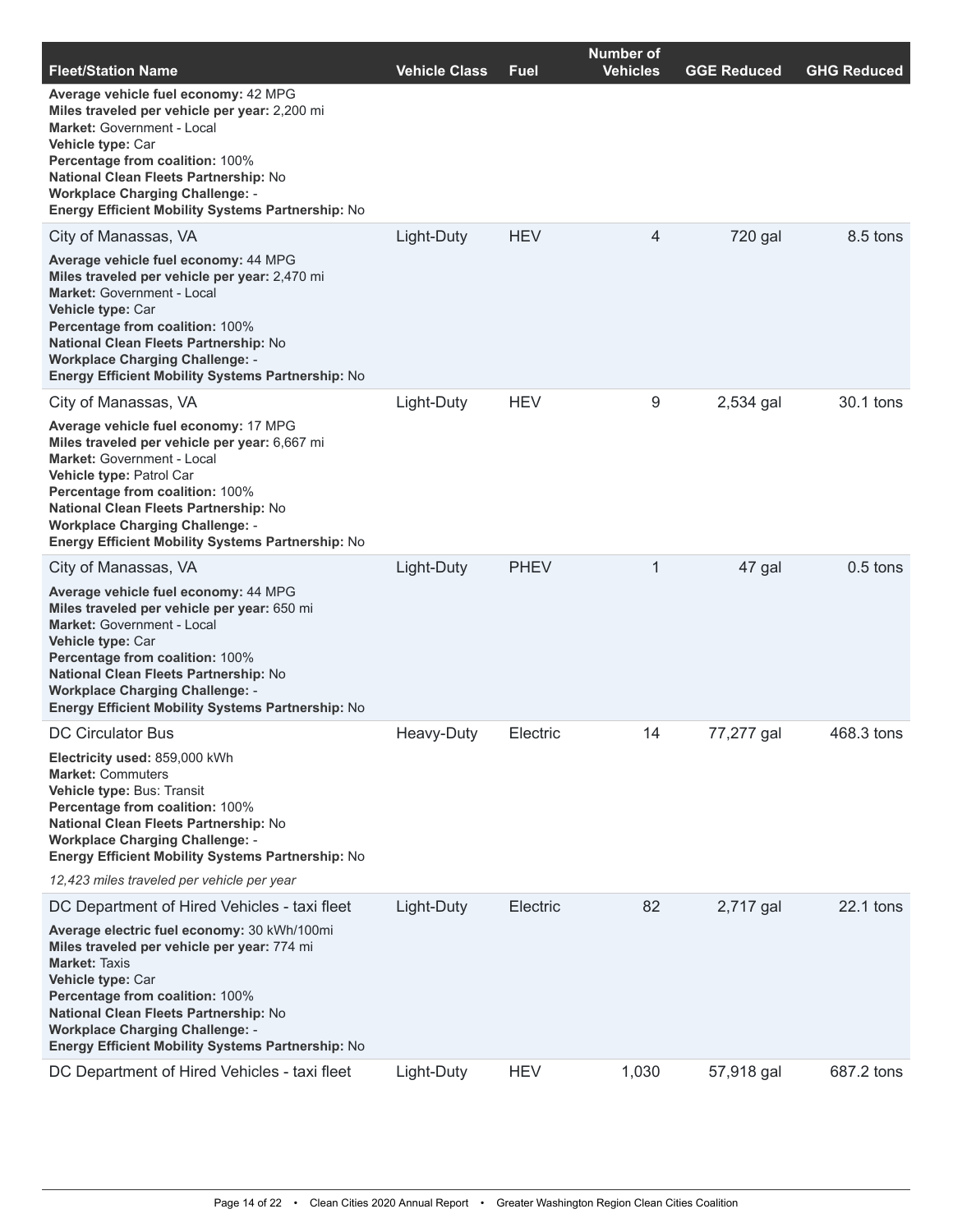| <b>Fleet/Station Name</b>                                                                                                                                                                                                                                                                                                                | <b>Vehicle Class</b> | <b>Fuel</b> | <b>Number of</b><br><b>Vehicles</b> | <b>GGE Reduced</b> | <b>GHG Reduced</b> |
|------------------------------------------------------------------------------------------------------------------------------------------------------------------------------------------------------------------------------------------------------------------------------------------------------------------------------------------|----------------------|-------------|-------------------------------------|--------------------|--------------------|
| Average vehicle fuel economy: 45 MPG<br>Miles traveled per vehicle per year: 2,756 mi<br><b>Market: Taxis</b><br>Vehicle type: Car<br>Percentage from coalition: 100%<br>National Clean Fleets Partnership: No<br><b>Workplace Charging Challenge: -</b><br>Energy Efficient Mobility Systems Partnership: No                            |                      |             |                                     |                    |                    |
| DC Department of Hired Vehicles - taxi fleet                                                                                                                                                                                                                                                                                             | Light-Duty           | <b>PHEV</b> | 53                                  | 1,630 gal          | 14.6 tons          |
| Average vehicle fuel economy: 55 MPG<br>Miles traveled per vehicle per year: 1,250 mi<br><b>Market: Taxis</b><br>Vehicle type: Car<br>Percentage from coalition: 100%<br>National Clean Fleets Partnership: No<br><b>Workplace Charging Challenge: -</b><br>Energy Efficient Mobility Systems Partnership: No                            |                      |             |                                     |                    |                    |
| <b>DC</b> Water                                                                                                                                                                                                                                                                                                                          | Light-Duty           | Electric    | 9                                   | 237 gal            | $0.3$ tons         |
| Average electric fuel economy: 111 kWh/100mi<br>Miles traveled per vehicle per year: 633 mi<br><b>Market: Utility</b><br>Vehicle type: Car<br>Percentage from coalition: 75%<br>National Clean Fleets Partnership: No<br><b>Workplace Charging Challenge: -</b><br><b>Energy Efficient Mobility Systems Partnership: No</b>              |                      |             |                                     |                    |                    |
| District of Columbia                                                                                                                                                                                                                                                                                                                     | Light-Duty           | Electric    | 10                                  | 1,875 gal          | 8.9 tons           |
| Average electric fuel economy: 111 kWh/100mi<br>Miles traveled per vehicle per year: 3,000 mi<br><b>Market: Government - State</b><br>Vehicle type: Car<br>Percentage from coalition: 75%<br>National Clean Fleets Partnership: No<br><b>Workplace Charging Challenge: -</b><br><b>Energy Efficient Mobility Systems Partnership: No</b> |                      |             |                                     |                    |                    |
| District of Columbia                                                                                                                                                                                                                                                                                                                     | Light-Duty           | <b>HEV</b>  | 92                                  | 12,204 gal         | 144.8 tons         |
| Average vehicle fuel economy: 40 MPG<br>Miles traveled per vehicle per year: 3,032 mi<br>Market: Government - State<br>Vehicle type: Car<br>Percentage from coalition: 75%<br>National Clean Fleets Partnership: No<br><b>Workplace Charging Challenge: -</b><br>Energy Efficient Mobility Systems Partnership: No                       |                      |             |                                     |                    |                    |
| District of Columbia                                                                                                                                                                                                                                                                                                                     | Light-Duty           | <b>PHEV</b> | 101                                 | 11,594 gal         | 133.0 tons         |
| Average vehicle fuel economy: 35 MPG<br>Miles traveled per vehicle per year: 2,795 mi<br>Market: Government - State<br>Vehicle type: Car<br>Percentage from coalition: 75%<br><b>National Clean Fleets Partnership: No</b><br><b>Workplace Charging Challenge: -</b><br><b>Energy Efficient Mobility Systems Partnership: No</b>         |                      |             |                                     |                    |                    |
| Fairfax County, VA                                                                                                                                                                                                                                                                                                                       | Heavy-Duty           | <b>HEV</b>  | 1                                   | 177 gal            | 2.1 tons           |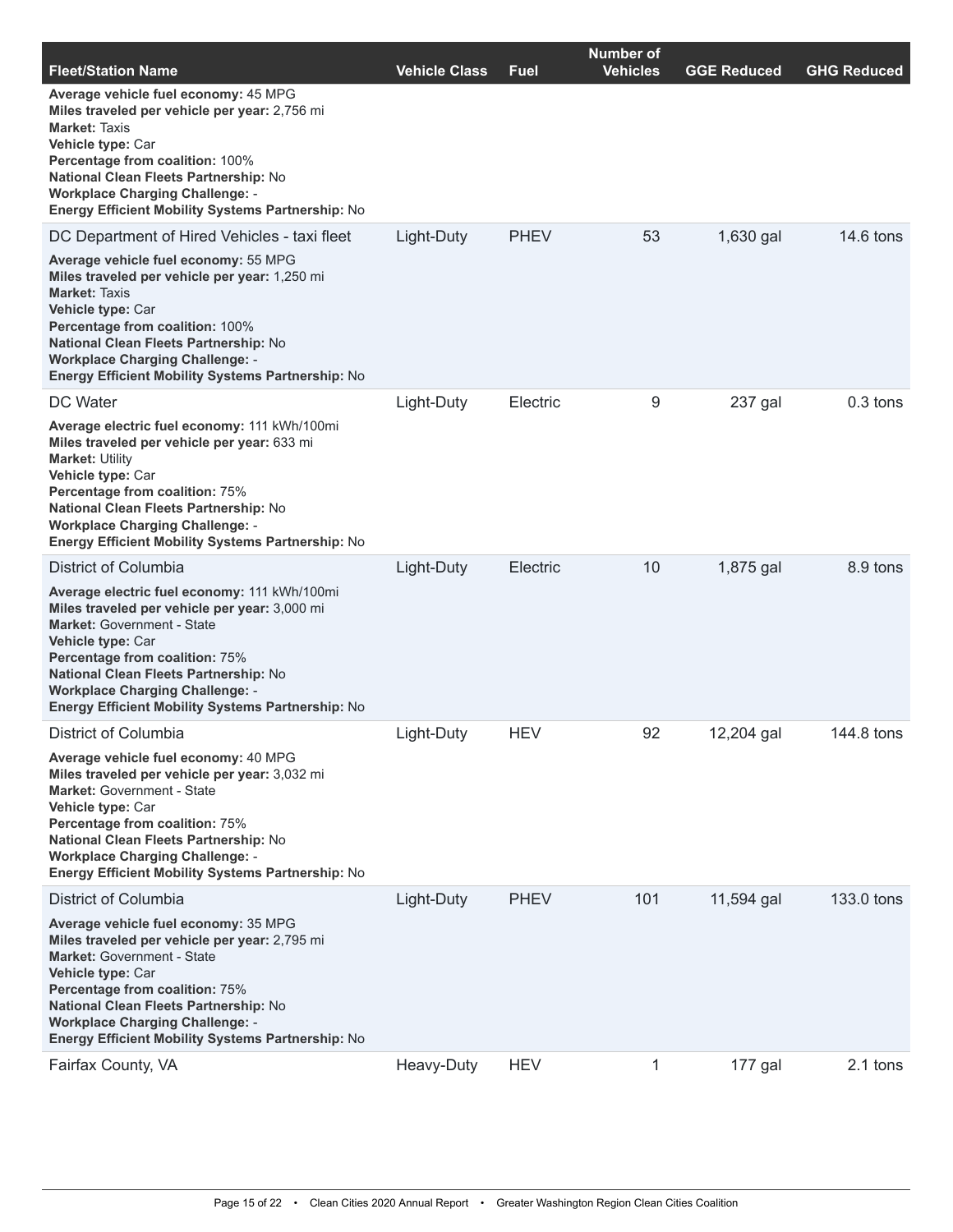| <b>Fleet/Station Name</b>                                                                                                                                                                                                                                                                                                                   | <b>Vehicle Class</b> | <b>Fuel</b> | <b>Number of</b><br><b>Vehicles</b> | <b>GGE Reduced</b> | <b>GHG Reduced</b> |
|---------------------------------------------------------------------------------------------------------------------------------------------------------------------------------------------------------------------------------------------------------------------------------------------------------------------------------------------|----------------------|-------------|-------------------------------------|--------------------|--------------------|
| Average vehicle fuel economy: 9 MPG<br>Miles traveled per vehicle per year: 4,800 mi<br>Market: Government - Local<br>Vehicle type: Truck: No Trailer<br>Percentage from coalition: 80%<br>National Clean Fleets Partnership: No<br><b>Workplace Charging Challenge: -</b><br>Energy Efficient Mobility Systems Partnership: No             |                      |             |                                     |                    |                    |
| Fairfax County, VA                                                                                                                                                                                                                                                                                                                          | Light-Duty           | Electric    | 2                                   | 48 gal             | $-0.4$ tons        |
| Average electric fuel economy: 111 kWh/100mi<br>Miles traveled per vehicle per year: 1,000 mi<br>Market: Government - Local<br>Vehicle type: Car<br>Percentage from coalition: 80%<br><b>National Clean Fleets Partnership: No</b><br><b>Workplace Charging Challenge: -</b><br>Energy Efficient Mobility Systems Partnership: No           |                      |             |                                     |                    |                    |
| Fairfax County, VA                                                                                                                                                                                                                                                                                                                          | Light-Duty           | <b>HEV</b>  | 29                                  | 1,821 gal          | 21.6 tons          |
| Average vehicle fuel economy: 19 MPG<br>Miles traveled per vehicle per year: 2,850 mi<br><b>Market: Government - Local</b><br>Vehicle type: Pickup/SUV/Van<br>Percentage from coalition: 80%<br>National Clean Fleets Partnership: No<br><b>Workplace Charging Challenge: -</b><br><b>Energy Efficient Mobility Systems Partnership: No</b> |                      |             |                                     |                    |                    |
| Fairfax County, VA                                                                                                                                                                                                                                                                                                                          | Light-Duty           | <b>HEV</b>  | 76                                  | 3,391 gal          | 40.2 tons          |
| Average vehicle fuel economy: 35 MPG<br>Miles traveled per vehicle per year: 2,948 mi<br><b>Market: Government - Local</b><br>Vehicle type: Car<br>Percentage from coalition: 80%<br>National Clean Fleets Partnership: No<br><b>Workplace Charging Challenge: -</b><br>Energy Efficient Mobility Systems Partnership: No                   |                      |             |                                     |                    |                    |
| <b>Frederick County, MD</b>                                                                                                                                                                                                                                                                                                                 | Light-Duty           | <b>HEV</b>  | $\overline{2}$                      | $117$ gal          | 1.4 tons           |
| Average vehicle fuel economy: 35 MPG<br>Miles traveled per vehicle per year: 3,127 mi<br>Market: Government - Local<br>Vehicle type: Pickup/SUV/Van<br>Percentage from coalition: 65%<br>National Clean Fleets Partnership: No<br><b>Workplace Charging Challenge: -</b><br>Energy Efficient Mobility Systems Partnership: No               |                      |             |                                     |                    |                    |
| Frederick County, MD                                                                                                                                                                                                                                                                                                                        | Light-Duty           | <b>HEV</b>  | 15                                  | 800 gal            | 9.5 tons           |
| Average vehicle fuel economy: 44 MPG<br>Miles traveled per vehicle per year: 4,331 mi<br>Market: Government - Local<br>Vehicle type: Car<br>Percentage from coalition: 65%<br><b>National Clean Fleets Partnership: No</b><br><b>Workplace Charging Challenge: -</b><br>Energy Efficient Mobility Systems Partnership: No                   |                      |             |                                     |                    |                    |
| Montgomery County, MD                                                                                                                                                                                                                                                                                                                       | Light-Duty           | <b>HEV</b>  | 119                                 | 10,229 gal         | 121.4 tons         |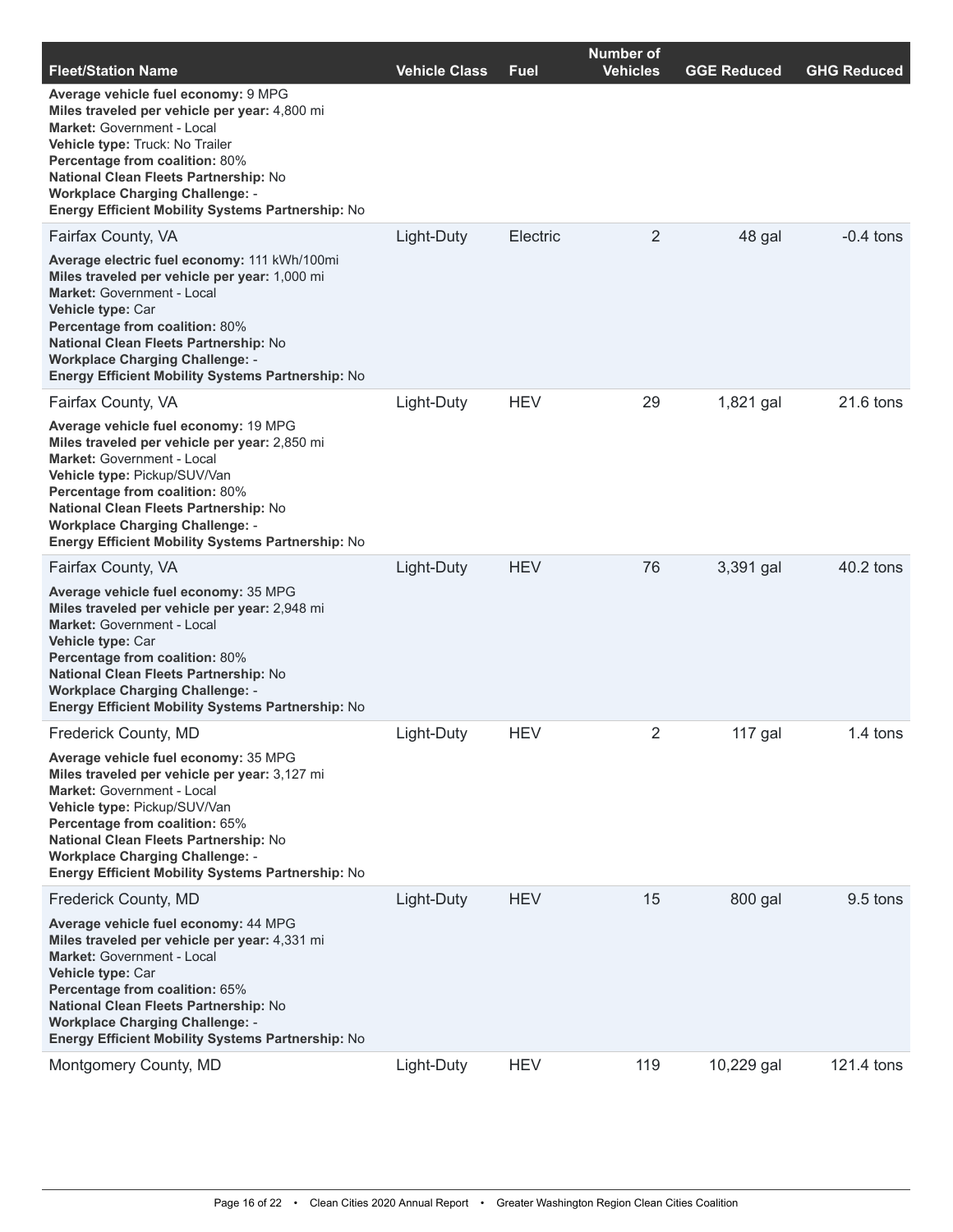| <b>Fleet/Station Name</b>                                                                                                                                                                                                                                                                                                                              | <b>Vehicle Class</b> | Fuel       | <b>Number of</b><br><b>Vehicles</b> | <b>GGE Reduced</b> | <b>GHG Reduced</b> |
|--------------------------------------------------------------------------------------------------------------------------------------------------------------------------------------------------------------------------------------------------------------------------------------------------------------------------------------------------------|----------------------|------------|-------------------------------------|--------------------|--------------------|
| Average vehicle fuel economy: 19 MPG<br>Miles traveled per vehicle per year: 5,685 mi<br>Market: Government - Local<br>Vehicle type: Car<br>Percentage from coalition: 100%<br>National Clean Fleets Partnership: No<br><b>Workplace Charging Challenge: -</b><br><b>Energy Efficient Mobility Systems Partnership: No</b>                             |                      |            |                                     |                    |                    |
| Montgomery County Ride-On                                                                                                                                                                                                                                                                                                                              | Heavy-Duty           | <b>HEV</b> | 53                                  | 138,415 gal        | 1,658.6 tons       |
| Average vehicle fuel economy: 5 MPG<br>Miles traveled per vehicle per year: 16,971 mi<br><b>Market: Commuters</b><br>Vehicle type: Bus: Transit<br>Percentage from coalition: 100%<br><b>National Clean Fleets Partnership: No</b><br><b>Workplace Charging Challenge: -</b><br><b>Energy Efficient Mobility Systems Partnership: No</b>               |                      |            |                                     |                    |                    |
| National Mall & Memorial Parks                                                                                                                                                                                                                                                                                                                         | Light-Duty           | Electric   | 6                                   | 180 gal            | 1.9 tons           |
| Average electric fuel economy: 11 kWh/100mi<br>Miles traveled per vehicle per year: 2,000 mi<br><b>Market: National Parks</b><br>Vehicle type: Low-Speed/Neighborhood<br>Percentage from coalition: 30%<br>National Clean Fleets Partnership: No<br><b>Workplace Charging Challenge: -</b><br><b>Energy Efficient Mobility Systems Partnership: No</b> |                      |            |                                     |                    |                    |
| National Mall & Memorial Parks                                                                                                                                                                                                                                                                                                                         | Light-Duty           | Electric   | 3                                   | 117 gal            | $-0.2$ tons        |
| Average electric fuel economy: 111 kWh/100mi<br>Miles traveled per vehicle per year: 3,000 mi<br><b>Market: National Parks</b><br>Vehicle type: Car<br>Percentage from coalition: 30%<br>National Clean Fleets Partnership: No<br><b>Workplace Charging Challenge: -</b><br><b>Energy Efficient Mobility Systems Partnership: No</b>                   |                      |            |                                     |                    |                    |
| <b>National Mall &amp; Memorial Parks</b>                                                                                                                                                                                                                                                                                                              | Light-Duty           | <b>HEV</b> | 8                                   | 72 gal             | 0.9 tons           |
| Average vehicle fuel economy: 25 MPG<br>Miles traveled per vehicle per year: 3,000 mi<br><b>Market: National Parks</b><br>Vehicle type: Car<br>Percentage from coalition: 30%<br>National Clean Fleets Partnership: No<br><b>Workplace Charging Challenge: -</b><br><b>Energy Efficient Mobility Systems Partnership: No</b>                           |                      |            |                                     |                    |                    |
| Pepco                                                                                                                                                                                                                                                                                                                                                  | Light-Duty           | Electric   | 3                                   | 210 gal            | $-0.5$ tons        |
| Average electric fuel economy: 111 kWh/100mi<br>Miles traveled per vehicle per year: 5,600 mi<br><b>Market: Utility</b><br>Vehicle type: Car<br>Percentage from coalition: 30%<br>National Clean Fleets Partnership: No<br><b>Workplace Charging Challenge: -</b><br><b>Energy Efficient Mobility Systems Partnership: No</b>                          |                      |            |                                     |                    |                    |
| <b>Prince George's County</b>                                                                                                                                                                                                                                                                                                                          | Light-Duty           | Electric   | $\overline{2}$                      | 800 gal            | 8.5 tons           |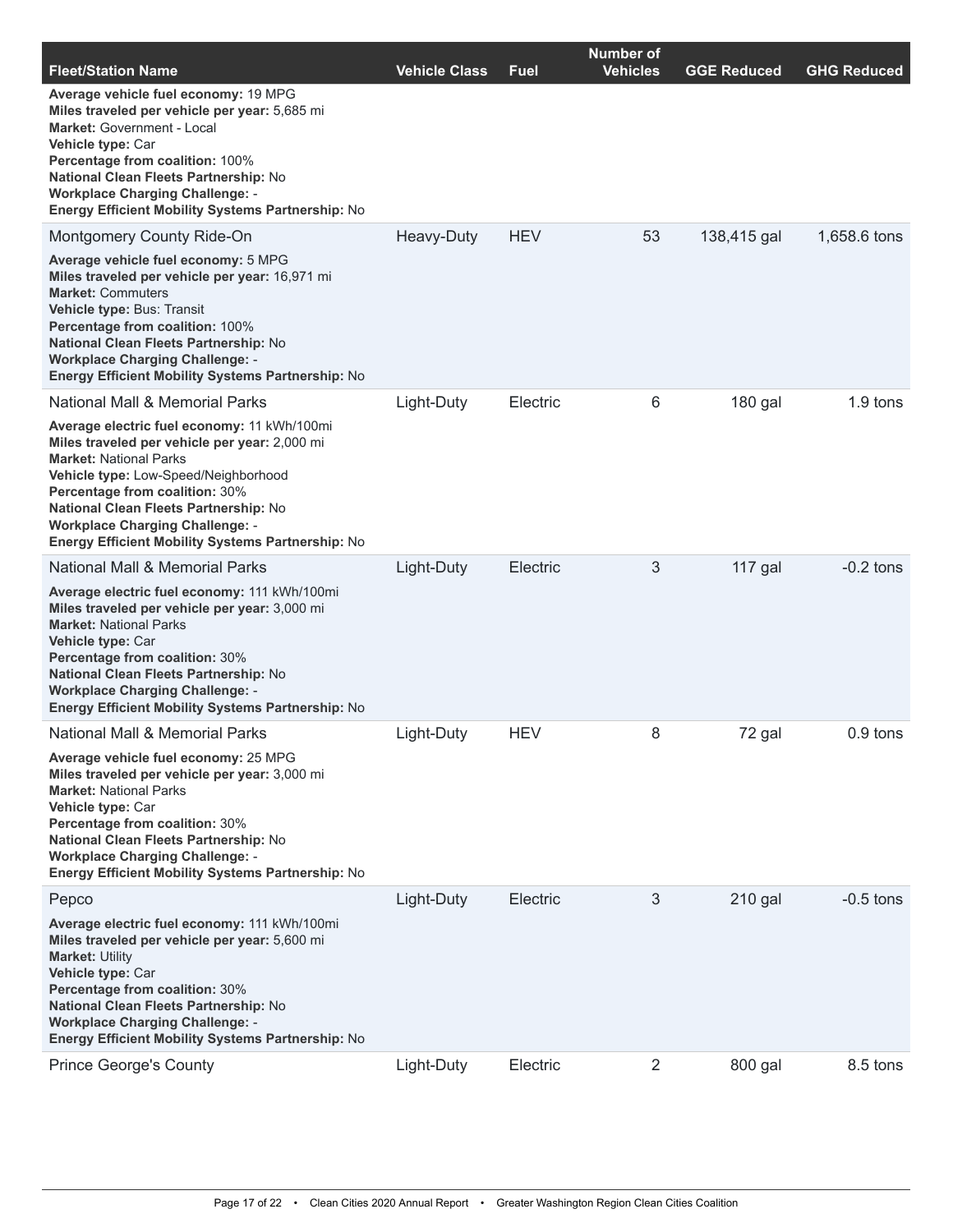| <b>Fleet/Station Name</b>                                                                                                                                                                                                                                                                                                                                   | <b>Vehicle Class</b> | Fuel        | <b>Number of</b><br><b>Vehicles</b> | <b>GGE Reduced</b> | <b>GHG Reduced</b> |
|-------------------------------------------------------------------------------------------------------------------------------------------------------------------------------------------------------------------------------------------------------------------------------------------------------------------------------------------------------------|----------------------|-------------|-------------------------------------|--------------------|--------------------|
| Average electric fuel economy: 11 kWh/100mi<br>Miles traveled per vehicle per year: 8,800 mi<br><b>Market: Government - Local</b><br>Vehicle type: Low-Speed/Neighborhood<br>Percentage from coalition: 100%<br>National Clean Fleets Partnership: No<br><b>Workplace Charging Challenge: -</b><br><b>Energy Efficient Mobility Systems Partnership: No</b> |                      |             |                                     |                    |                    |
| Prince George's County, MD                                                                                                                                                                                                                                                                                                                                  | Light-Duty           | Electric    | 2                                   | 89 gal             | $-0.5$ tons        |
| Average electric fuel economy: 118 kWh/100mi<br>Miles traveled per vehicle per year: 1,200 mi<br><b>Market: Government - Local</b><br>Vehicle type: Car<br>Percentage from coalition: 100%<br>National Clean Fleets Partnership: No<br><b>Workplace Charging Challenge: -</b><br>Energy Efficient Mobility Systems Partnership: No                          |                      |             |                                     |                    |                    |
| Prince George's County, MD                                                                                                                                                                                                                                                                                                                                  | Light-Duty           | <b>HEV</b>  | 46                                  | 3,870 gal          | 45.9 tons          |
| Average vehicle fuel economy: 46 MPG<br>Miles traveled per vehicle per year: 5,500 mi<br><b>Market: Government - Local</b><br>Vehicle type: Car<br>Percentage from coalition: 100%<br>National Clean Fleets Partnership: No<br><b>Workplace Charging Challenge: -</b><br><b>Energy Efficient Mobility Systems Partnership: No</b>                           |                      |             |                                     |                    |                    |
| Prince George's County, MD                                                                                                                                                                                                                                                                                                                                  | Light-Duty           | <b>PHEV</b> | 154                                 | 20,538 gal         | 187.0 tons         |
| Average vehicle fuel economy: 52 MPG<br>Miles traveled per vehicle per year: 5,500 mi<br><b>Market:</b> Government - Local<br>Vehicle type: Car<br>Percentage from coalition: 100%<br>National Clean Fleets Partnership: No<br><b>Workplace Charging Challenge: -</b><br>Energy Efficient Mobility Systems Partnership: No                                  |                      |             |                                     |                    |                    |
| Smithsonian                                                                                                                                                                                                                                                                                                                                                 | Light-Duty           | Electric    | 22                                  | 3,061 gal          | $-5.3$ tons        |
| Average electric fuel economy: 111 kWh/100mi<br>Miles traveled per vehicle per year: 4,000 mi<br>Market: General/Unknown<br>Vehicle type: Car<br>Percentage from coalition: 80%<br>National Clean Fleets Partnership: No<br><b>Workplace Charging Challenge: -</b><br>Energy Efficient Mobility Systems Partnership: No                                     |                      |             |                                     |                    |                    |
| <b>Washington Sanitary Sewer Commission</b>                                                                                                                                                                                                                                                                                                                 | Light-Duty           | <b>HEV</b>  | 6                                   | 343 gal            | 4.1 tons           |
| Average vehicle fuel economy: 36 MPG<br>Miles traveled per vehicle per year: 11,525 mi<br><b>Market: Government - Local</b><br>Vehicle type: Pickup/SUV/Van<br>Percentage from coalition: 25%<br>National Clean Fleets Partnership: No<br><b>Workplace Charging Challenge: -</b><br><b>Energy Efficient Mobility Systems Partnership: No</b>                |                      |             |                                     |                    |                    |
| <b>WMATA</b>                                                                                                                                                                                                                                                                                                                                                | Heavy-Duty           | Electric    | 1                                   | 1,159 gal          | $11.2$ tons        |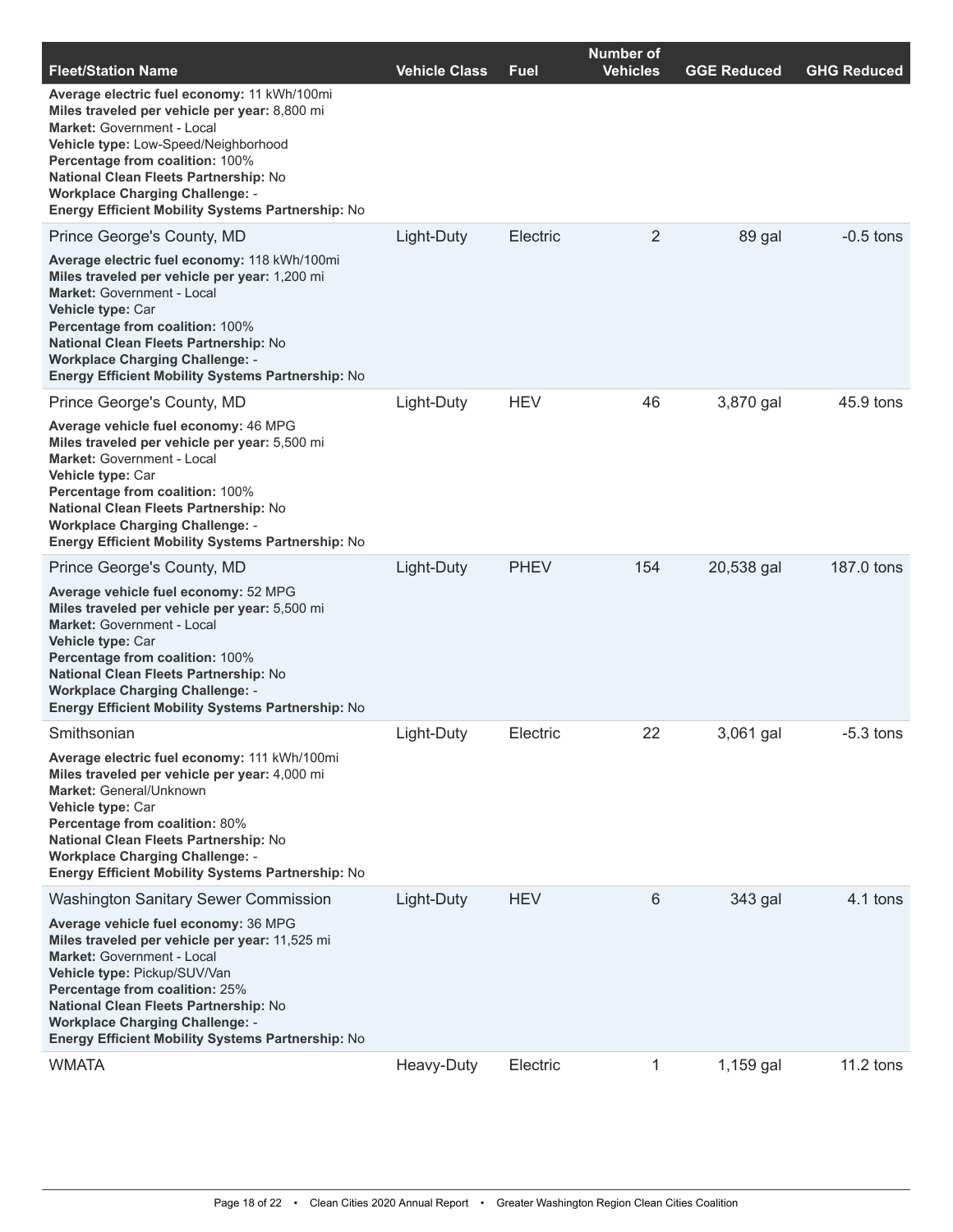|                                                                                                                                                                                                                                                                                                                                                         |                      |             | <b>Number of</b> |                    |                    |
|---------------------------------------------------------------------------------------------------------------------------------------------------------------------------------------------------------------------------------------------------------------------------------------------------------------------------------------------------------|----------------------|-------------|------------------|--------------------|--------------------|
| <b>Fleet/Station Name</b>                                                                                                                                                                                                                                                                                                                               | <b>Vehicle Class</b> | <b>Fuel</b> | <b>Vehicles</b>  | <b>GGE Reduced</b> | <b>GHG Reduced</b> |
| Average electric fuel economy: 167 kWh/100mi<br>Miles traveled per vehicle per year: 3,013 mi<br><b>Market: Commuters</b><br><b>Vehicle type: Bus: Transit</b><br><b>Percentage from coalition: 100%</b><br>National Clean Fleets Partnership: No<br><b>Workplace Charging Challenge: -</b><br><b>Energy Efficient Mobility Systems Partnership: No</b> |                      |             |                  |                    |                    |
| WMATA                                                                                                                                                                                                                                                                                                                                                   | Heavy-Duty           | <b>HEV</b>  | 923              | 2,378,411 gal      | 28,500.3 tons      |
| Average vehicle fuel economy: 4 MPG<br>Miles traveled per vehicle per year: 23,443 mi<br><b>Market: Commuters</b><br><b>Vehicle type: Bus: Transit</b><br>Percentage from coalition: 100%<br>National Clean Fleets Partnership: No<br><b>Workplace Charging Challenge: -</b><br><b>Energy Efficient Mobility Systems Partnership: No</b>                |                      |             |                  |                    |                    |
| Total:                                                                                                                                                                                                                                                                                                                                                  |                      |             | 3,022            | 2,749,293 gal      | <b>32,303 tons</b> |

### **Off-Road Vehicles**

| <b>Fleet Name</b>                                                                                                                                             | <b>Application</b>        | <b>Method</b>                   | <b>Fuel</b>               | <b>Number of</b><br><b>Vehicles</b> | <b>GGE Reduced</b> | <b>GHG Reduced</b> |
|---------------------------------------------------------------------------------------------------------------------------------------------------------------|---------------------------|---------------------------------|---------------------------|-------------------------------------|--------------------|--------------------|
| DC Water                                                                                                                                                      | Construction<br>equipment | Alternative fuel or<br>vehicles | <b>Biodiesel</b><br>(5%)  | 43                                  | 28,286 gal         | 208.4 tons         |
| <b>Fuel used: 707,882 gal</b><br>Percentage from coalition: 75%<br>National Clean Fleets Partnership: No<br>Energy Efficient Mobility Systems Partnership: No |                           |                                 |                           |                                     |                    |                    |
| National Mall &<br><b>Memorial Parks</b>                                                                                                                      | Construction<br>equipment | Alternative fuel or<br>vehicles | Propane                   | 7                                   | 473 gal            | $-0.2$ tons        |
| Fuel used: 2,500 gal<br>Percentage from coalition: 30%<br>National Clean Fleets Partnership: No<br>Energy Efficient Mobility Systems Partnership: No          |                           |                                 |                           |                                     |                    |                    |
| Pepco                                                                                                                                                         | <b>Forklifts</b>          | Alternative fuel or<br>vehicles | <b>Biodiesel</b><br>(5%)  | 20                                  | 8 gal              | $0.1$ tons         |
| Fuel used: 500 gal<br>Percentage from coalition: 30%<br>National Clean Fleets Partnership: No<br>Energy Efficient Mobility Systems Partnership: No            |                           |                                 |                           |                                     |                    |                    |
| Pepco                                                                                                                                                         | Construction<br>equipment | Alternative fuel or<br>vehicles | <b>Biodiesel</b><br>(5%)  | 32                                  | 80 gal             | $0.6$ tons         |
| Fuel used: 5,000 gal<br>Percentage from coalition: 30%<br>National Clean Fleets Partnership: No<br>Energy Efficient Mobility Systems Partnership: No          |                           |                                 |                           |                                     |                    |                    |
| <b>Prince George's</b><br>County                                                                                                                              | <b>Forklifts</b>          | Fuel economy<br>improvement     | Gasoline                  | 2                                   | 800 gal            | $9.5$ tons         |
| Fuel reduced: 800 gal<br>Percentage from coalition: 100%<br>National Clean Fleets Partnership: No<br><b>Energy Efficient Mobility Systems Partnership: No</b> |                           |                                 |                           |                                     |                    |                    |
| Smithsonian                                                                                                                                                   | Construction<br>equipment | Alternative fuel or<br>vehicles | <b>Biodiesel</b><br>(20%) | 102                                 | 2,036 gal          | $15.0$ tons        |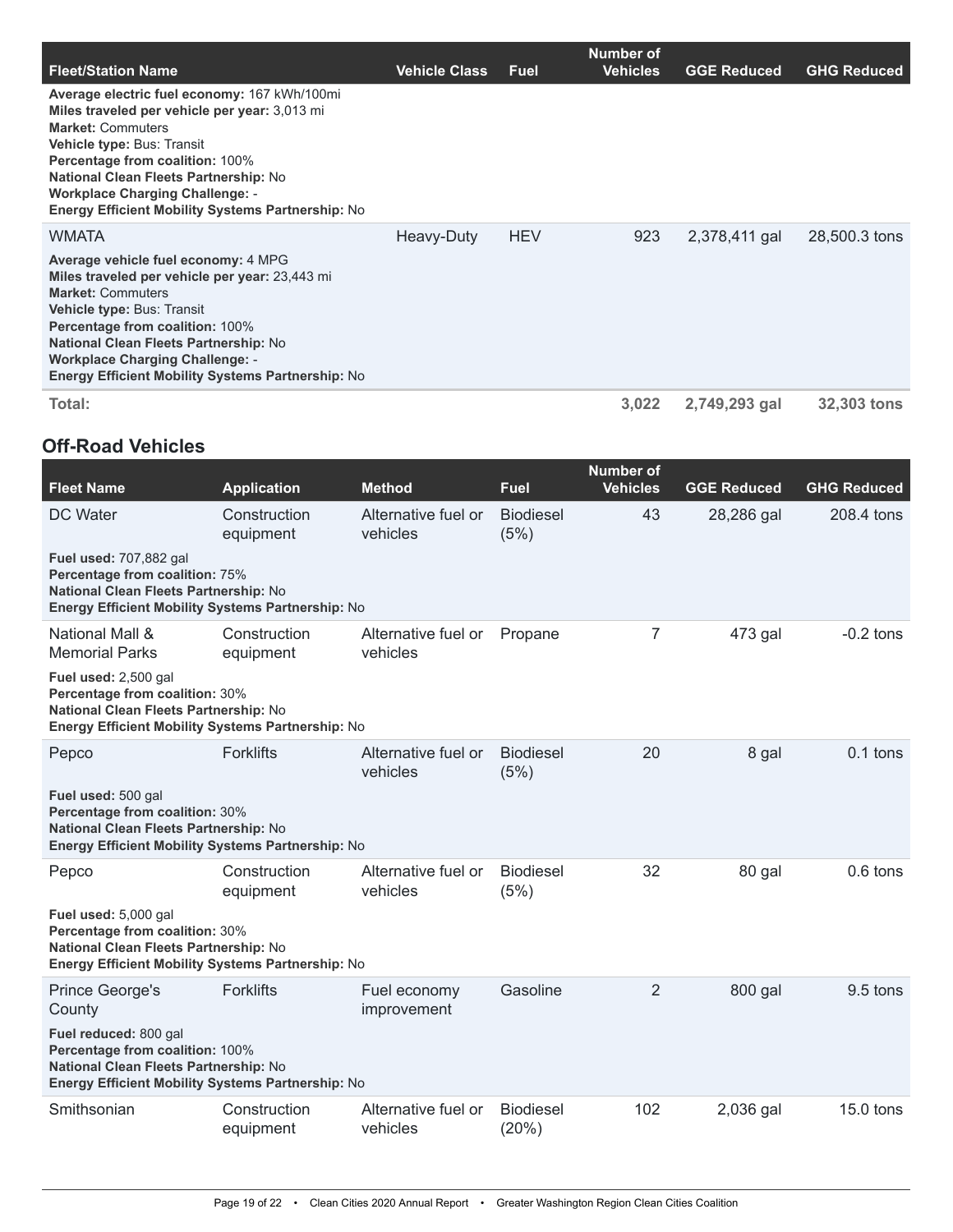| <b>Fleet Name</b>                                                                                                                                                          | <b>Application</b>        | <b>Method</b>                   | <b>Fuel</b>     | Number of<br><b>Vehicles</b> | <b>GGE Reduced</b> | <b>GHG Reduced</b> |
|----------------------------------------------------------------------------------------------------------------------------------------------------------------------------|---------------------------|---------------------------------|-----------------|------------------------------|--------------------|--------------------|
| Fuel used: 11,940 gal<br>Percentage from coalition: 80%<br>National Clean Fleets Partnership: No<br><b>Energy Efficient Mobility Systems Partnership: No</b>               |                           |                                 |                 |                              |                    |                    |
| Smithsonian                                                                                                                                                                | Construction<br>equipment | Alternative fuel or<br>vehicles | <b>Electric</b> | 119                          | 697 gal            | 4.1 tons           |
| <b>Fuel used: 10,000 kWh</b><br><b>Percentage from coalition: 80%</b><br>National Clean Fleets Partnership: No<br><b>Energy Efficient Mobility Systems Partnership: No</b> |                           |                                 |                 |                              |                    |                    |
| Total:                                                                                                                                                                     |                           |                                 |                 | 325                          | 32,380 gal         | 237 tons           |

# FUEL ECONOMY

### **Fuel Economy Improvements**

| <b>Fleet Name</b>                                                                                                                                                                                                                                                         | <b>Previous</b><br>Fuel | <b>Current</b><br><b>Fuel</b> | <b>Number of</b><br><b>Vehicles</b> | <b>Miles Traveled</b><br>per Vehicle | <b>GGE Reduced</b> | <b>GHG Reduced</b> |
|---------------------------------------------------------------------------------------------------------------------------------------------------------------------------------------------------------------------------------------------------------------------------|-------------------------|-------------------------------|-------------------------------------|--------------------------------------|--------------------|--------------------|
| Frederick County, MD                                                                                                                                                                                                                                                      | 19 MPG                  | 21 MPG                        | 17                                  | 12,500 mi                            | 692 gal            | 8.2 tons           |
| <b>Method: Vehicle - More efficient</b><br>Vehicle class: Light-Duty<br>Market: Government - Local<br>Vehicle type: Patrol Car<br>Percentage from coalition: 65%<br>National Clean Fleets Partnership: No<br>Energy Efficient Mobility Systems Partnership: No            |                         |                               |                                     |                                      |                    |                    |
| Frederick County, MD                                                                                                                                                                                                                                                      | 13 MPG                  | 20 MPG                        | 1                                   | 1,425 mi                             | 24 gal             | $0.3$ tons         |
| <b>Method: Vehicle - Smaller</b><br>Vehicle class: Light-Duty<br><b>Market: Government - Local</b><br>Vehicle type: Pickup/SUV/Van<br><b>Percentage from coalition: 65%</b><br>National Clean Fleets Partnership: No<br>Energy Efficient Mobility Systems Partnership: No |                         |                               |                                     |                                      |                    |                    |
| Frederick County, MD                                                                                                                                                                                                                                                      | 13 MPG                  | 20 MPG                        | 1                                   | 4,079 mi                             | 67 gal             | $0.8$ tons         |
| Method: Vehicle - Smaller<br>Vehicle class: Light-Duty<br><b>Market: Government - Local</b><br>Vehicle type: Pickup/SUV/Van<br>Percentage from coalition: 65%<br>National Clean Fleets Partnership: No<br><b>Energy Efficient Mobility Systems Partnership: No</b>        |                         |                               |                                     |                                      |                    |                    |
| <b>Washington Sanitary Sewer</b><br>Commission                                                                                                                                                                                                                            | 28 MPG                  | 42 MPG                        | 6                                   | 14,000 mi                            | 250 gal            | $3.0$ tons         |
| Method: Vehicle - More efficient<br>Vehicle class: Light-Duty<br><b>Market: Utility</b><br>Vehicle type: Pickup/SUV/Van<br>Percentage from coalition: 25%<br>National Clean Fleets Partnership: No<br><b>Energy Efficient Mobility Systems Partnership: No</b>            |                         |                               |                                     |                                      |                    |                    |
| Total:                                                                                                                                                                                                                                                                    |                         |                               | 25                                  | 32,004 mi                            | 1,033 gal          | 12 tons            |
| <b>Vehicle Miles Traveled Reductions</b>                                                                                                                                                                                                                                  |                         |                               |                                     |                                      |                    |                    |
| <b>Project Name</b>                                                                                                                                                                                                                                                       | <b>Method</b>           |                               |                                     | <b>Vehicle Class</b>                 | <b>GGE Reduced</b> | <b>GHG Reduced</b> |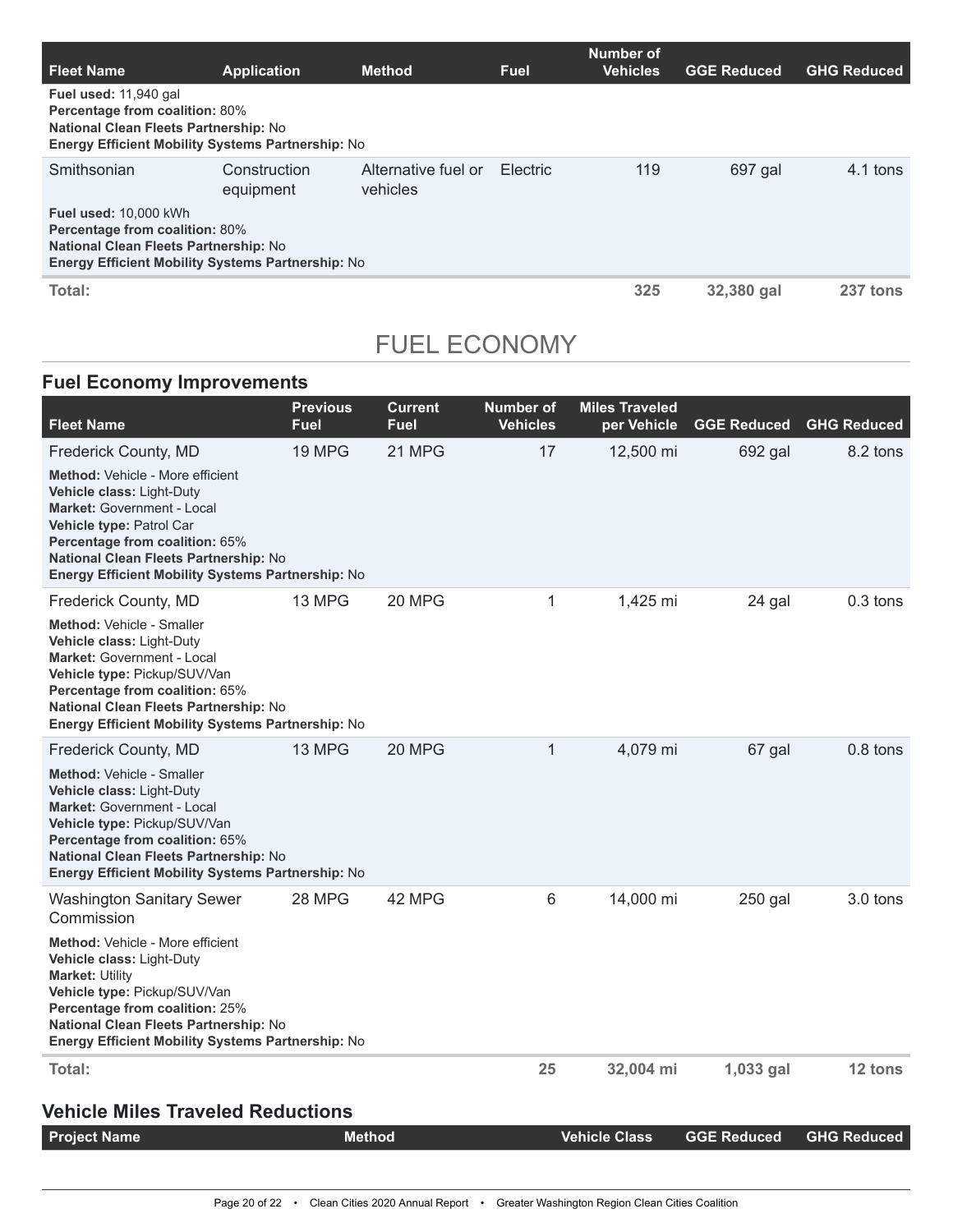| <b>Project Name</b>                                                                                                                                                                                                                                                                                                                                                                                 | <b>Method</b>                                | Vehicle Class | <b>GGE Reduced</b> | <b>GHG Reduced</b> |
|-----------------------------------------------------------------------------------------------------------------------------------------------------------------------------------------------------------------------------------------------------------------------------------------------------------------------------------------------------------------------------------------------------|----------------------------------------------|---------------|--------------------|--------------------|
| <b>Capital Bikeshare</b>                                                                                                                                                                                                                                                                                                                                                                            | Non-motorized locomotion<br>(e.g., bicycles) | Light-Duty    | 385,825 gal        | 4,577.6 tons       |
| Fuel type of vehicles driven less: Gasoline<br>Fuel economy of vehicles driven less: 23 MPG<br>Number of vehicles driven less: 5.382<br>VMT project per vehicle being driven less: 1,620 mi<br><b>Percentage from coalition: 100%</b><br>National Clean Fleets Partnership: No<br><b>Energy Efficient Mobility Systems Partnership: No</b><br>Based on 8,719,642.7 miles traveled by 5,382 bicycles |                                              |               |                    |                    |
| Total:                                                                                                                                                                                                                                                                                                                                                                                              |                                              |               | 385,825 gal        | 4.578 tons         |

# FUEL STATIONS

### **New Stations**

| Fuel                                         | <b>Public Stations</b>   | <b>Private Stations</b> |
|----------------------------------------------|--------------------------|-------------------------|
| <b>Biodiesel</b>                             |                          |                         |
| <b>CNG - Compressed Natural Gas</b>          |                          |                         |
| E85 - 85% Ethanol                            | $\overline{\phantom{a}}$ |                         |
| Electric Charging Outlets: Level 1 & Level 2 | $\overline{2}$           |                         |
| Electric Charging Outlets: DC Fast Chargers  |                          |                         |
| Hydrogen                                     |                          |                         |
| LNG - Liquefied Natural Gas                  | $\overline{\phantom{a}}$ |                         |
| Propane                                      | $\overline{\phantom{a}}$ |                         |
| Total:                                       | $\overline{2}$           |                         |

# OUTREACH ACTIVITIES

| <b>Activity Name</b>                                                                                                                          | <b>Dates</b>              | <b>Activity Type</b>          | Percentage<br>from Coalition | <b>Persons</b><br><b>Reached</b> |
|-----------------------------------------------------------------------------------------------------------------------------------------------|---------------------------|-------------------------------|------------------------------|----------------------------------|
| <b>Washington Auto Show</b>                                                                                                                   | 01/23/2020,<br>02/02/2020 | Conference<br>Participation   | $100\%$                      | 50,000                           |
| <b>Technology: Electric vehicles</b><br><b>Audience: General Public, Government</b>                                                           |                           |                               |                              |                                  |
| Was instrumental in establishing the EV showcase at the auto show                                                                             |                           |                               |                              |                                  |
| B-100 Workshop and Tour                                                                                                                       | 06/25/2020                | Workshop Held By<br>Coalition | 100%                         | 100                              |
| <b>Technology: Biodiesel</b><br><b>Audience: Government, Private Fleets</b>                                                                   |                           |                               |                              |                                  |
| Workshop and tour held at the DC Department of Public Worksin conjunction with the National Biodiesel Board and REG, a GWRCCC<br>stakeholder. |                           |                               |                              |                                  |
| <b>Biodiesel Training Workshops for Diesel</b><br><b>Technicians</b>                                                                          | 07/15/2020,<br>07/16/2020 | Workshop Held By<br>Coalition | 100%                         | 150                              |
| <b>Technology: Biodiesel</b><br><b>Audience: Government, Private Fleets</b>                                                                   |                           |                               |                              |                                  |
| Help organize and participated in a virtual two-day technician training biodiesel workshop for diesel technicians                             |                           |                               |                              |                                  |
| Total:                                                                                                                                        |                           |                               |                              | 50,250                           |